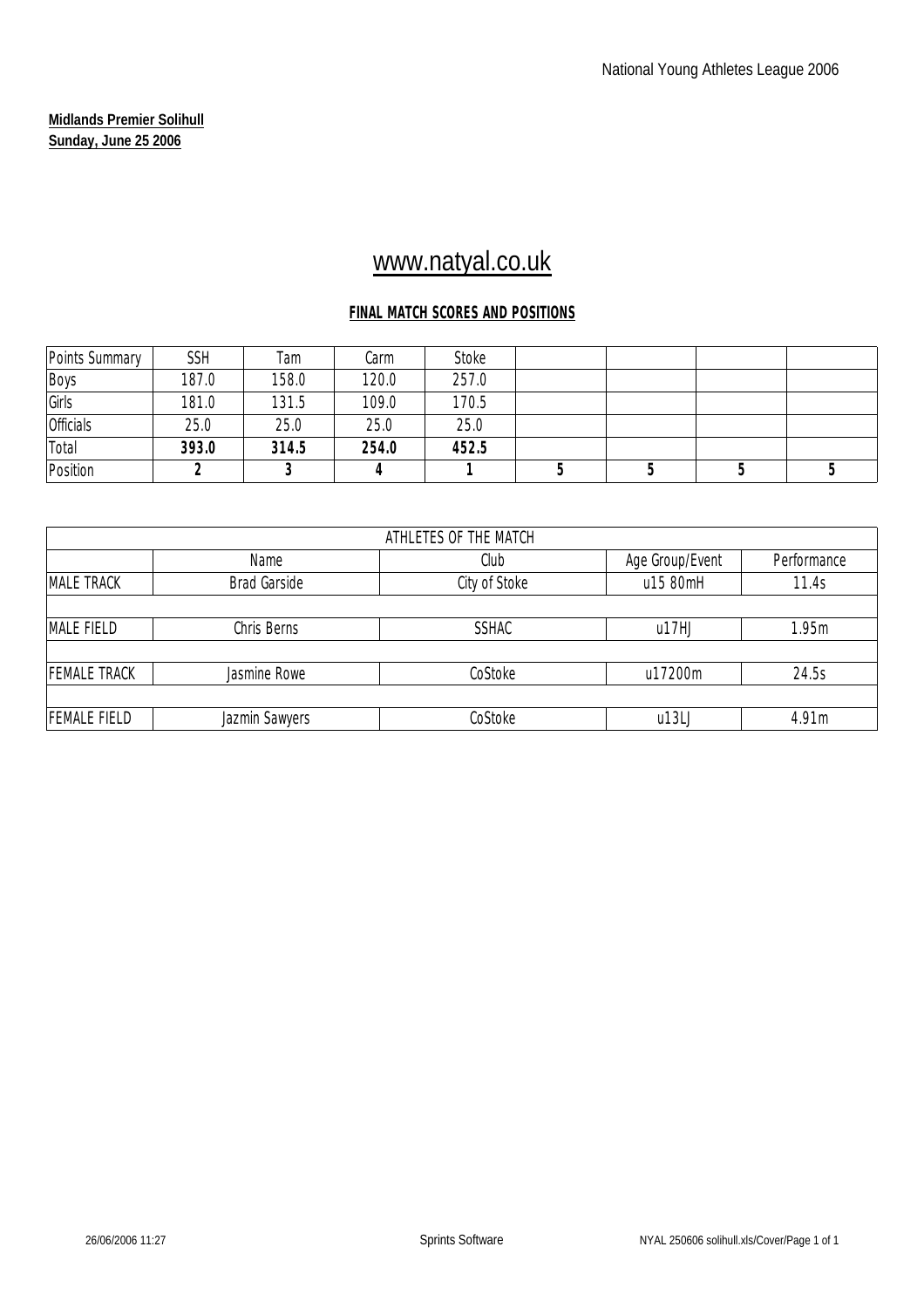

|                                            |                        |         |      |                   |                |                             |                        | Young Athleton      |
|--------------------------------------------|------------------------|---------|------|-------------------|----------------|-----------------------------|------------------------|---------------------|
| <b>Midlands Premier Solihull</b>           |                        | Perf    | Wind | Records<br>Grades |                | Sunday, June 25 2006        |                        | Perf $\frac{88}{5}$ |
| T32 U17 Men's 100m 'A'                     | $Wind =$               |         |      |                   |                | U17 Men's 100m 'B'          | $Wind =$               |                     |
| H.<br>James Gardner<br>1                   | City of Stoke          | 11.5    |      | $G2*$             | 1              | HH Matt Sharp               | City of Stoke          | $11.7G3*$           |
| 2<br>E<br><b>Christian Davies</b>          | Carmarthen             | 11.7    |      | $G3*$             | 2              | NN Ashley Lillis            | Solihull & Small Heath | 12.2 G4             |
| 3<br>N<br>Daniel Massaud                   | Solihull & Small Heath | 11.8    |      | G3                | 3              | 00 Ben Storey               | Tamworth               | 12.3                |
| Ben Horsley<br>4<br>0                      | Tamworth               | 12.3    |      |                   | 4              |                             |                        |                     |
| U17 Men's 200m 'A'<br>T8                   | $W\!ind =$             |         |      |                   |                | U17 Men's 200m 'B'          | $W\!in d =$            |                     |
| Jordan McGrath<br>N<br>1                   | Solihull & Small Heath | 22.7    |      | $G1*$             | 1              | NN Ashley Lillis            | Solihull & Small Heath | 25.0                |
| 2<br>E<br><b>Christian Davies</b>          | Carmarthen             | 24.4    |      | G4                | 2              | HH Dave Pritchard           | City of Stoke          | 25.2                |
| 3<br>Ben Horsley<br>0                      | Tamworth               | 24.7    |      | G4                | 3              | 00 Adam Wotherspoon         | Tamworth               | 26.3                |
| H.<br>Ed Robinson<br>4                     | City of Stoke          | 24.9    |      |                   | 4              |                             |                        |                     |
| T25 U17 Men's 400m 'A'                     |                        |         |      |                   |                | U17 Men's 400m 'B'          |                        |                     |
| N Jordan McGrath<br>1                      | Solihull & Small Heath | 49.9    |      | $G1*$             | 1              | HH Dave Pritchard           | City of Stoke          | 55.3 G4             |
| 2<br>H.<br>Andrew Hewitt                   | City of Stoke          | 53.9    |      | G <sub>3</sub>    | 2              | NN Michael Tarplee          | Solihull & Small Heath | 57.7                |
| 3<br>0<br>Joe Saddington                   | Tamworth               | 60.4    |      |                   | 3              |                             |                        |                     |
| 4                                          |                        |         |      |                   | $\overline{4}$ |                             |                        |                     |
| T14 U17 Men's 800m 'A'                     |                        |         |      |                   |                | U17 Men's 800m 'B'          |                        |                     |
| Dewi Griffiths<br>E<br>1                   | Carmarthen             | 02:04.4 |      | $G3*$             | 1              | <b>HH</b> Chris Fairbanks   | City of Stoke          | 02:16.5             |
| Matthew Plant<br>2<br>N.                   | Solihull & Small Heath | 02:08.4 |      | G4                | $\overline{2}$ | NN David Pitcher            | Solihull & Small Heath | 02:20.4             |
| 3<br>Josh Berrisford<br>H.                 | City of Stoke          | 02:11.5 |      | G4                | 3              |                             |                        |                     |
| <b>Steve Harris</b><br>4<br>0              | Tamworth               | 02:13.1 |      |                   | $\overline{4}$ |                             |                        |                     |
| T37 U17 Men's 1500m 'A'                    |                        |         |      |                   |                | U17 Men's 1500m 'B'         |                        |                     |
| Dewi Griffiths<br>E<br>1                   | Carmarthen             | 04:15.1 |      | $G2*$             | 1              | N Matthew Plant             | Solihull & Small Heath | 04:41.3             |
| NN Toby Spencer<br>2                       | Solihull & Small Heath | 04:30.1 |      | G4                | 2              | <b>HH</b> Chris Prince      | City of Stoke          | 04:57.4             |
| 3<br><b>Steve Deeley</b><br>0              | Tamworth               | 04:46.4 |      |                   | 3              |                             |                        |                     |
| H<br>Josh Berrisford<br>4                  | City of Stoke          | 04:54.0 |      |                   | $\overline{4}$ |                             |                        |                     |
| T16 U17 Men's 3000m 'A'                    |                        |         |      |                   |                | U17 Men's 3000m 'B'         |                        |                     |
| N Nick Lyster<br>1                         | Solihull & Small Heath | 09:24.0 |      | $G3*$             | 1              | H Rob Cook                  | City of Stoke          | 10:27.3             |
| HH Dave Clarke<br>2                        | City of Stoke          | 10:00.3 |      | G4                | 2              | 00 Joe Saddington           | Tamworth               | 10:37.2             |
| 3<br>$\overline{0}$<br><b>Steve Deeley</b> | Tamworth               | 10:08.0 |      | G4                | 3              |                             |                        |                     |
| 4                                          |                        |         |      |                   | $\overline{4}$ |                             |                        |                     |
| T2 U17 Men's 400m Hurdles 'A'              |                        |         |      |                   |                | U17 Men's 400m Hurdles 'B'  |                        |                     |
| Kevin Crossan<br>Н                         | City of Stoke          | 62.8    |      | G3                |                | HH Matt Rawlings            | City of Stoke          | 65.2 G4             |
| Daniel Jarvis<br>N<br>2                    | Solihull & Small Heath | 64.2    |      | G4                | $\overline{c}$ |                             |                        |                     |
| 3<br>O Adam Wotherspoon                    | Tamworth               | 73.4    |      |                   | 3              |                             |                        |                     |
| 4                                          |                        |         |      |                   | 4              |                             |                        |                     |
| T23 U17 Men's 100m Hurdles 'A'             | $W\!in d =$            |         |      |                   |                | U17 Men's 100m Hurdles 'B'  | $Wind =$               |                     |
| HH James Cooper<br>1                       | City of Stoke          | 15.5    |      | G4                | 1              | H Matt Rawlings             | City of Stoke          | 15.6 G4             |
| Simon Fielder<br>2<br>N.                   | Solihull & Small Heath | 15.7    |      | G4                | $\overline{2}$ |                             |                        |                     |
| 3                                          |                        |         |      |                   | 3              |                             |                        |                     |
| 4                                          |                        |         |      |                   | $\overline{4}$ |                             |                        |                     |
| T44 U17 Men's 1500m S/Chase 'A'            |                        |         |      |                   |                | U17 Men's 1500m S/Chase 'B' |                        |                     |
| O Simon King<br>1                          | Tamworth               | 05:00.1 |      | G4                | 1              | HH Rob Cook                 | City of Stoke          | 05:15.7             |
| 2<br>H.<br>Kevin Crossan                   | City of Stoke          | 05:05.4 |      | G4                | 2              | 00 Steve Harris             | Tamworth               | 05:27.8             |
| 3                                          |                        |         |      |                   | 3              |                             |                        |                     |
| 4                                          |                        |         |      |                   | 4              |                             |                        |                     |
| F2 U17 Men's Hammer (5k) 'A'               |                        |         |      |                   |                | U17 Men's Hammer (5k) 'B'   |                        |                     |
| Glen Unsworth<br>H.<br>1                   | City of Stoke          | 38.62   |      | $G3*$             | 1              | OO Marcus Yoxall            | Tamworth               | 17.45               |
| Ashley Smetham<br>2<br>0                   | Tamworth               | 32.72   |      | G4                | $\overline{2}$ | HH Matt Sharp               | City of Stoke          | 12.60               |
| David Pitcher<br>3<br>N                    | Solihull & Small Heath | 13.70   |      |                   | 3              |                             |                        |                     |
| 4                                          |                        |         |      |                   | 4              |                             |                        |                     |

\*= AW Standards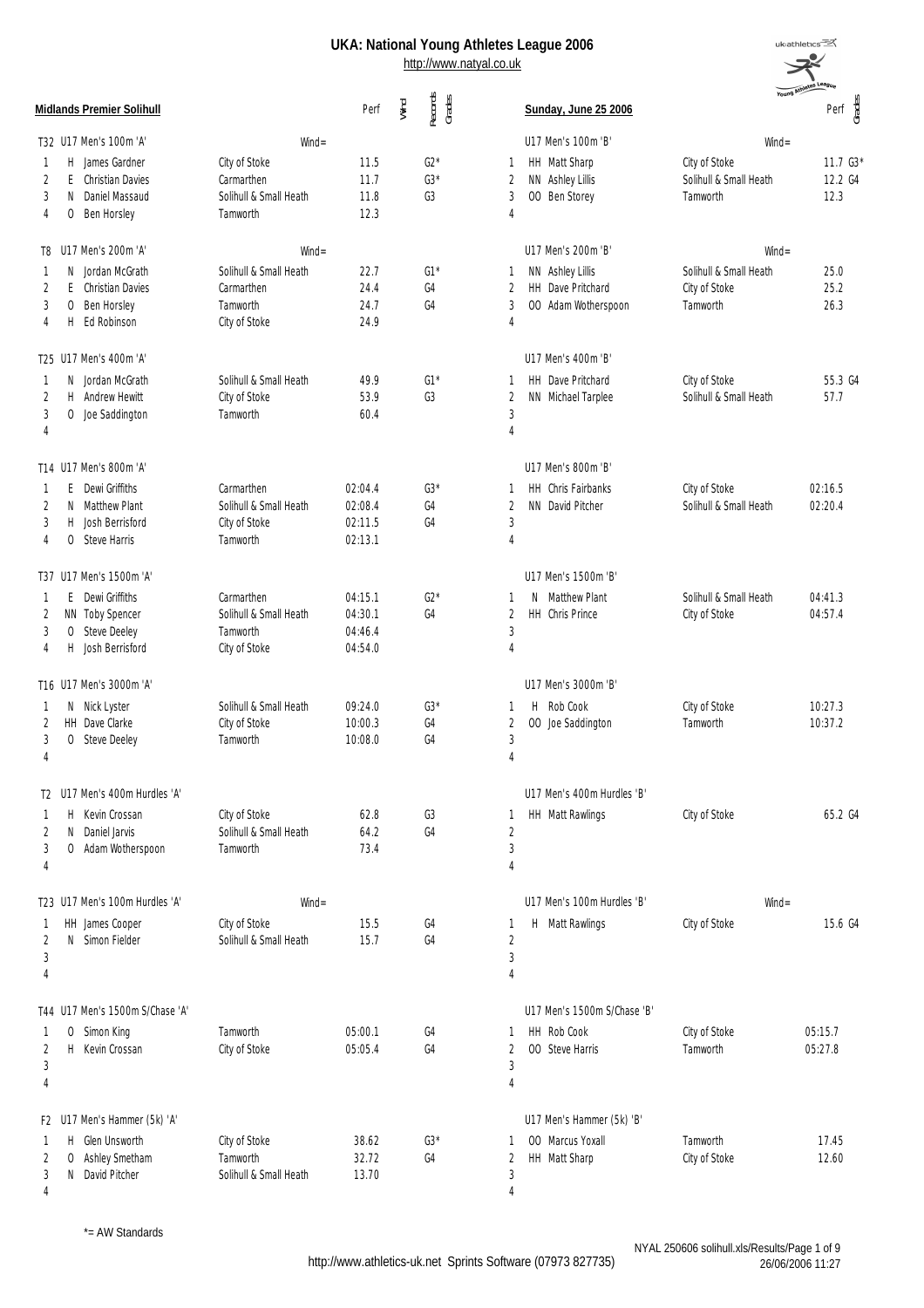|   |    |                                  |                        |       |      | http://www.natyal.co.uk |                | <b>National Tourish Minotes Ecague 2000</b> |                                      |
|---|----|----------------------------------|------------------------|-------|------|-------------------------|----------------|---------------------------------------------|--------------------------------------|
|   |    | <b>Midlands Premier Solihull</b> |                        | Perf  | Wind | Records<br>Grades       |                | Sunday, June 25 2006                        | <b>Young Athletes</b><br>Perf<br>Geo |
|   |    | F9 U17 Men's Discus (1.5k) 'A'   |                        |       |      |                         |                | U17 Men's Discus (1.5k) 'B'                 |                                      |
|   |    | EE Josh Madden                   | Carmarthen             | 31.27 |      | G4                      | $\overline{1}$ | E Michael John<br>Carmarthen                | 25.31                                |
| 2 |    | N Andrew Dyas                    | Solihull & Small Heath | 26.55 |      |                         | $\overline{2}$ | HH Glen Unsworth<br>City of Stoke           | 23.91                                |
| 3 | H  | Rob Price                        | City of Stoke          | 25.87 |      |                         | 3              | NN Michael Tarplee                          | Solihull & Small Heath<br>18.25      |
| 4 | 0  | Chris Smith                      | Tamworth               | 21.34 |      |                         | 4              | 00 Marcus Yoxall<br>Tamworth                | 17.09                                |
|   |    | F21 U17 Men's Shot Putt (5k) 'A' |                        |       |      |                         |                | U17 Men's Shot Putt (5k) 'B'                |                                      |
| 1 |    | E Michael John                   | Carmarthen             | 12.14 |      | $G4*$                   | 1              | HH Glen Unsworth<br>City of Stoke           | 8.39                                 |
| 2 |    | H Rob Price                      | City of Stoke          | 9.03  |      |                         | $\overline{2}$ | 00 Marcus Yoxall<br>Tamworth                | 7.29                                 |
| 3 |    | O Mark Brookes                   | Tamworth               | 8.91  |      |                         | 3              | N Andrew Dyas                               | 6.97<br>Solihull & Small Heath       |
| 4 |    | NN David Pitcher                 | Solihull & Small Heath | 7.90  |      |                         | 4              |                                             |                                      |
|   |    | F31 U17 Men's Javelin (700g) 'A' |                        |       |      |                         |                | U17 Men's Javelin (700g) 'B'                |                                      |
| 1 |    | E Michael John                   | Carmarthen             | 50.68 |      | $G2*$                   | 1              | EE Josh Madden<br>Carmarthen                | 46.79 G3*                            |
| 2 |    | N Andrew Dyas                    | Solihull & Small Heath | 37.14 |      | G4                      | $\overline{2}$ | HH Jullian Weatherall<br>City of Stoke      | 32.48                                |
| 3 | H  | Matt Swift                       | City of Stoke          | 36.74 |      | G4                      | 3              | NN David Pitcher                            | 15.92<br>Solihull & Small Heath      |
| 4 | 0  | Chris Smith                      | Tamworth               | 36.04 |      |                         | 4              | 00 Simon King<br>Tamworth                   | 13.51                                |
|   |    | F12 U17 Men's Pole Vault 'A'     |                        |       |      |                         |                | U17 Men's Pole Vault 'B'                    |                                      |
| 1 |    | H Andrew Marsh                   | City of Stoke          | 4.10  |      | $G1*$                   | 1              | HH James Cooper<br>City of Stoke            | 2.90 G4                              |
|   |    |                                  |                        |       |      |                         |                |                                             |                                      |
|   |    | F28 U17 Men's High Jump 'A'      |                        |       |      |                         |                | U17 Men's High Jump 'B'                     |                                      |
| 1 | N. | Chris Berns                      | Solihull & Small Heath | 1.95  |      | $G1*$                   | 1              | EE Daniel Davis<br>Carmarthen               | 1.68 G4                              |
| 2 | E. | Josh Madden                      | Carmarthen             | 1.71  |      | G4                      | 2              | H Ed Robinson<br>City of Stoke              | 1.50                                 |
| 3 |    | HH Matt Rawlings                 | City of Stoke          | 1.68  |      | G4                      | 3              | 00 Mark Brookes<br>Tamworth                 | 1.40                                 |
| 4 |    | O Ben Storey                     | Tamworth               | 1.55  |      |                         |                |                                             |                                      |
|   |    | F16 U17 Men's Long Jump 'A'      |                        |       |      |                         |                | U17 Men's Long Jump 'B'                     |                                      |
|   |    | EE Daniel Davis                  | Carmarthen             | 5.92  |      | G3                      | 1              | E Christian Davies<br>Carmarthen            | 5.81 G3                              |
|   |    | HH Jullian Weatherall            | City of Stoke          | 5.69  |      | G4                      | 2              | H James Gardner<br>City of Stoke            | 5.52 G4                              |
| 3 |    | NN Daniel Jarvis                 | Solihull & Small Heath | 5.16  |      |                         | 3              | 0 Steve Harris<br>Tamworth                  | 4.46                                 |
| 4 |    | OO James Mayou                   | Tamworth               | 4.54  |      |                         | 4              | N Daniel Massaud                            | Solihull & Small Heath<br>4.39       |
|   |    | F33 U17 Men's Triple Jump 'A'    |                        |       |      |                         |                | U17 Men's Triple Jump 'B'                   |                                      |
| 1 |    | HH Jullian Weatherall            | City of Stoke          | 12.21 |      | G3                      | 1              | H James Gardner<br>City of Stoke            | 11.12                                |
| 2 |    | E Daniel Davis                   | Carmarthen             | 12.15 |      | G3                      | $\overline{2}$ | 00 Ben Horsley<br>Tamworth                  | 10.97                                |
| 3 |    | NN Jordan McGrath                | Solihull & Small Heath | 11.97 |      | G4                      | 3              |                                             |                                      |
| 4 |    | O Ben Storey                     | Tamworth               | 10.97 |      |                         | 4              |                                             |                                      |

 $uk:$ athletics $\overrightarrow{X}$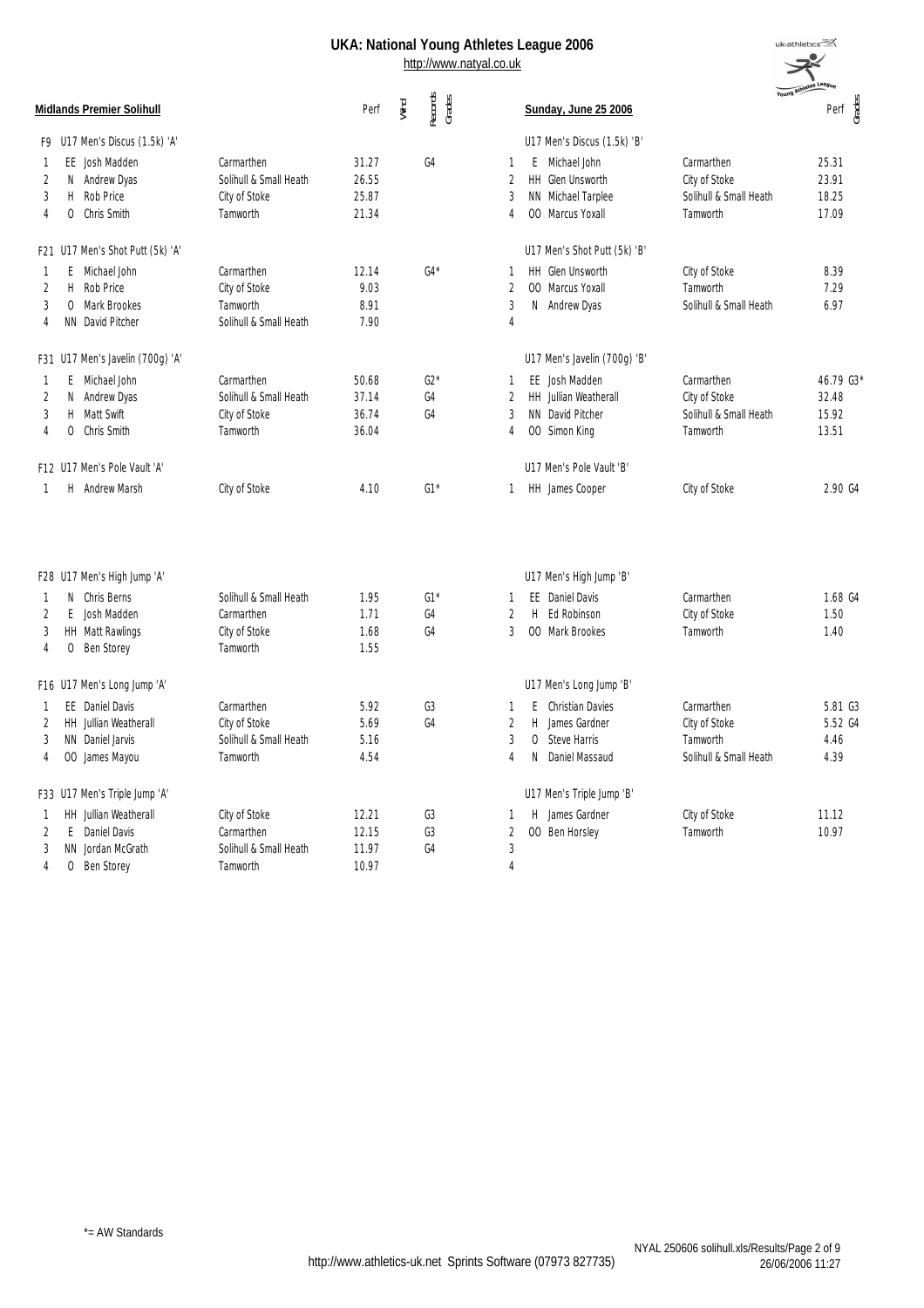

|                |              | <b>Midlands Premier Solihull</b> |                        | Perf    | Wind | Records<br>Grades |                | Sunday, June 25 2006         |                        | Young Athle<br>Perf go |
|----------------|--------------|----------------------------------|------------------------|---------|------|-------------------|----------------|------------------------------|------------------------|------------------------|
|                |              | T30 U15 Boy's 100m 'A'           | $W\!in d =$            |         |      |                   |                | U15 Boy's 100m 'B'           | $Wind =$               |                        |
| -1             |              | H Brad Garside                   | City of Stoke          | 11.9    |      | $G1*$             | 1              | HH Ben Smith                 | City of Stoke          | 12.0 G2*               |
| 2              | 0            | Jacob Powell                     | Tamworth               | 12.4    |      | $G3*$             | 2              | $E_{\perp}$<br>Rhys Webb     | Carmarthen             | 12.8 G4*               |
| 3              | N            | Gabrielle Gennuso                | Solihull & Small Heath | 12.5    |      | $G3*$             | 3              | NN Alex Currie               | Solihull & Small Heath | 12.9 G4*               |
| 4              |              | EE Leon Fletcher                 | Carmarthen             | 12.7    |      | $G3*$             | 4              | 00 Adam Mcgee                | Tamworth               | 13.7                   |
|                |              | T6 U15 Boy's 200m 'A'            | $W\!in d =$            |         |      |                   |                | U15 Boy's 200m 'B'           | $W\!in d =$            |                        |
| 1              |              | HH Deo Milandu                   | City of Stoke          | 24.6    |      | $G2*$             | 1              | Ben Smith<br>H               | City of Stoke          | 24.6 G2*               |
| 2              |              | E Leon Fletcher                  | Carmarthen             | 25.2    |      | $G3*$             | 2              | N Gabrielle Gennuso          | Solihull & Small Heath | 25.6 G3                |
| 3              |              | O Tom Adams                      | Tamworth               | 25.2    |      | $G3*$             | 3              | 00 Jacob Powell              | Tamworth               | 25.7 G3                |
| $\overline{4}$ |              | NN Alex Currie                   | Solihull & Small Heath | 25.6    |      | G <sub>3</sub>    | 4              | EE Llyr Davies               | Carmarthen             | 26.1 G4                |
|                |              | T24 U15 Boy's 400m 'A'           |                        |         |      |                   |                | U15 Boy's 400m 'B'           |                        |                        |
| 1              |              | N Lewis Albutt                   | Solihull & Small Heath | 55.7    |      | $G2*$             |                | HH Rob Wilson                | City of Stoke          | 59.0 G4                |
| 2              | H.           | Matt Scragg                      | City of Stoke          | 57.3    |      | G3                | 2              | NN Simon Cook                | Solihull & Small Heath | 62.0                   |
| 3              | $\Omega$     | Tom Adams                        | Tamworth               | 57.6    |      | G3                | 3              | 00 Adam Mcgee                | Tamworth               | 70.5                   |
| 4              |              | EE Dean Mead                     | Carmarthen             | 60.7    |      |                   | $\overline{4}$ |                              |                        |                        |
|                |              | T12 U15 Boy's 800m 'A'           |                        |         |      |                   |                | U15 Boy's 800m 'B'           |                        |                        |
| 1              | 0            | Stephen Parkes                   | Tamworth               | 02:12.6 |      | $G3*$             | 1              | 00 Luke Roughley             | Tamworth               | 02:14.5 G3             |
| 2              | N            | James Gibney                     | Solihull & Small Heath | 02:14.1 |      | G3                | $\overline{2}$ | E Luke Parker                | Carmarthen             | 02:24.6 G4             |
| 3              | H.           | Josh Kinch                       | City of Stoke          | 02:14.6 |      | G3                | 3              | HH Michael Harding           | City of Stoke          | 02:26.3                |
| 4              |              | EE Paul O'toole                  | Carmarthen             | 02:18.5 |      | G4                | 4              | NN Shane McGillon            | Solihull & Small Heath | 02:47.9                |
|                |              | T35 U15 Boy's 1500m 'A'          |                        |         |      |                   |                | U15 Boy's 1500m 'B'          |                        |                        |
| 1              | H.           | Jake Hart                        | City of Stoke          | 04:41.9 |      | G3                | 1              | HH Jake Guest                | City of Stoke          | 04:46.0 G4             |
| 2              |              | E Nicky Worrall                  | Carmarthen             | 04:44.1 |      | G4                | 2              | 00 Simon Watson              | Tamworth               | 05:07.4                |
| 3              | 0            | Mat Wood                         | Tamworth               | 04:45.5 |      | G <sub>4</sub>    | 3              | EE Xien Witt                 | Carmarthen             | 05:08.4                |
| 4              | N            | Simon Cook                       | Solihull & Small Heath | 05:13.3 |      |                   | $\overline{4}$ |                              |                        |                        |
|                |              | T21 U15 Boy's 80m Hurdles 'A'    | $W\!in d =$            |         |      |                   |                | U15 Boy's 80m Hurdles 'B'    | $W\!ind =$             |                        |
| 1              |              | H Brad Garside                   | City of Stoke          | 11.4    |      | $G1*$             | 1              | HH Ben Williams              | City of Stoke          | 13.8 G4                |
| 2              | E            | Rhys Webb                        | Carmarthen             | 11.6    |      | $G1*$             | 2              | 00 Craig Farrell             | Tamworth               | 14.3 G4                |
| 3              | $\mathbf{0}$ | Ted White                        | Tamworth               | 13.8    |      | G4                | 3              | EE Llyr Davies               | Carmarthen             | 14.3 G4                |
| 4              | N            | Robert Watson                    | Solihull & Small Heath | 14.8    |      |                   | 4              |                              |                        |                        |
| F1.            |              | U15 Boy's Hammer (4k) 'A'        |                        |         |      |                   |                | U15 Boy's Hammer (4k) 'B'    |                        |                        |
| 1              | H.           | Rob Dean                         | City of Stoke          | 49.17   |      | $G1*$             |                | NN Jamie Evans               | Solihull & Small Heath | 20.36                  |
| 2              | N            | Richard Taylor                   | Solihull & Small Heath | 39.23   |      | $G2*$             | $\overline{2}$ | O Jacob Powell               | Tamworth               | 18.62                  |
| 3              |              | E Tomos Edwards                  | Carmarthen             | 25.68   |      | G4                | 3              | HH Sam Hart                  | City of Stoke          | 11.57                  |
| 4              |              | OO Ryan Cox                      | Tamworth               | 19.24   |      |                   | 4              |                              |                        |                        |
|                |              | F8 U15 Boy's Discus (1.25k) 'A'  |                        |         |      |                   |                | U15 Boy's Discus (1.25k) 'B' |                        |                        |
| 1              | E.           | Tomos Edwards                    | Carmarthen             | 34.38   |      | $G2*$             | 1              | HH Rob Dean                  | City of Stoke          | 19.32                  |
| 2              | H.           | Najee Fox                        | City of Stoke          | 27.67   |      | G4                | 2              | N Simon Cook                 | Solihull & Small Heath | 16.66                  |
| 3              |              | NN Jamie Evans                   | Solihull & Small Heath | 23.53   |      | G4                | 3              | OO Mat Wood                  | Tamworth               | 13.98                  |
| 4              | 0            | Ted White                        | Tamworth               | 20.06   |      |                   | 4              | EE William Rowberry          | Carmarthen             | 11.24                  |
|                |              | F22 U15 Boy's Shot Putt (4k) 'A' |                        |         |      |                   |                | U15 Boy's Shot Putt (4k) 'B' |                        |                        |
| 1              |              | E Tomos Edwards                  | Carmarthen             | 12.85   |      | $G1*$             | 1              | EE Rhys Webb                 | Carmarthen             | 10.95 G3               |
| 2              | H            | Josh Barard                      | City of Stoke          | 10.50   |      | G3                | 2              | HH Najee Fox                 | City of Stoke          | 8.12                   |
| 3              | N            | Richard Taylor                   | Solihull & Small Heath | 10.15   |      | G4                | 3              | NN Jamie Evans               | Solihull & Small Heath | 8.08                   |
| 4              | 0            | Tom Challis                      | Tamworth               | 9.80    |      | G4                | 4              | OO Ryan Cox                  | Tamworth               | 6.64                   |
|                |              | F32 U15 Boy's Javelin (600g) 'A' |                        |         |      |                   |                | U15 Boy's Javelin (600g) 'B' |                        |                        |
| -1             | N.           | Richard Taylor                   | Solihull & Small Heath | 38.08   |      | G3                | 1              | NN Jamie Evans               | Solihull & Small Heath | 30.84                  |
| 2              | H.           | Josh Barard                      | City of Stoke          | 36.51   |      | G3                | 2              | EE William Rowberry          | Carmarthen             | 25.29                  |
| 3              | E.           | George Gleeson                   | Carmarthen             | 32.90   |      | G4                | 3              | 00 Stephen Parkes            | Tamworth               | 21.70                  |
| 4              |              | O Ryan Cox                       | Tamworth               | 24.75   |      |                   | 4              | HH Rob Dean                  | City of Stoke          | 14.65                  |

\*= AW Standards

NYAL 250606 solihull.xls/Results/Page 3 of 9 26/06/2006 11:27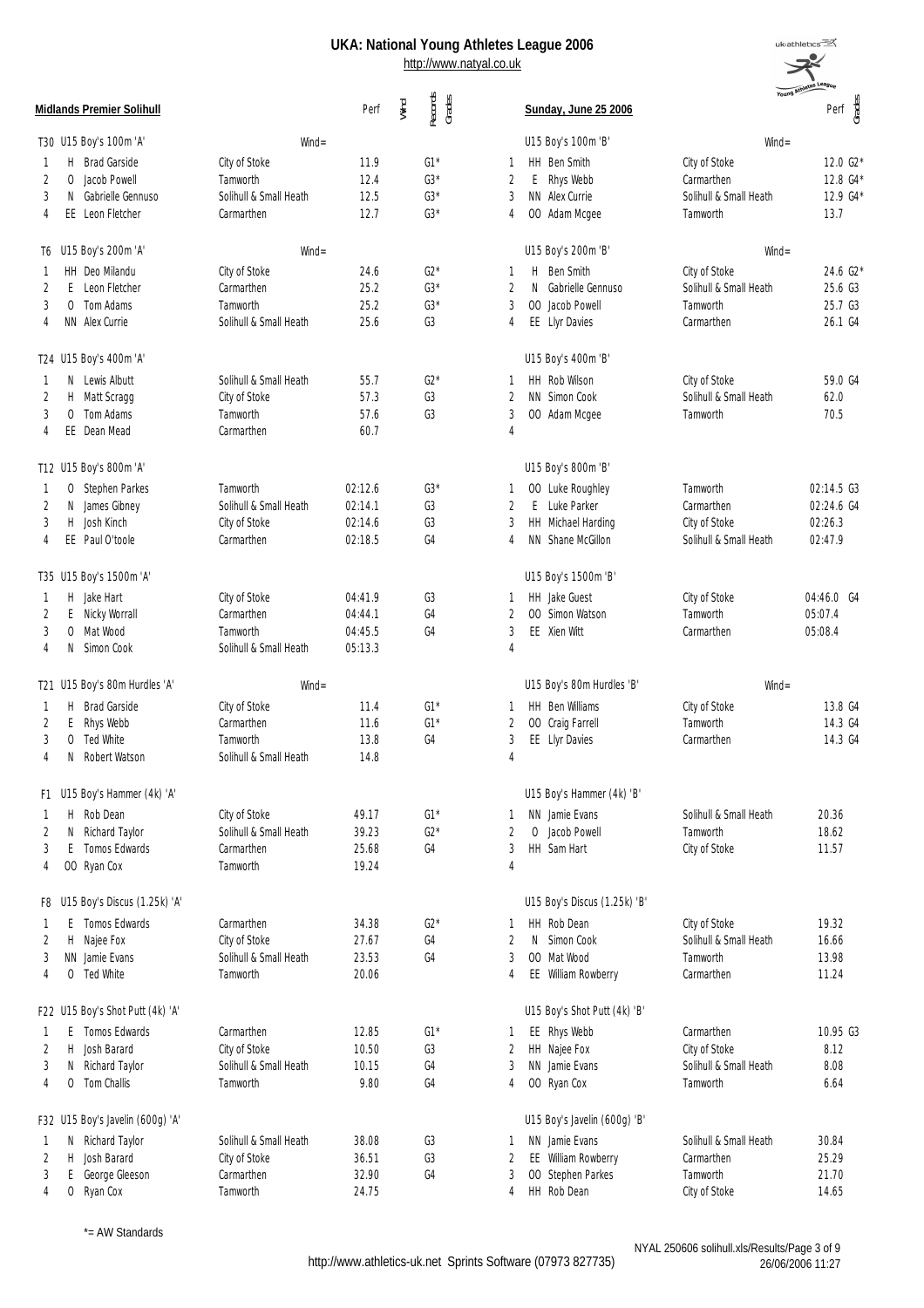|   |     | <b>Midlands Premier Solihull</b> |                        | Perf | Wind | Records<br>Grades |   | Sunday, June 25 2006              | Young Athles           | Grades<br>Perf |
|---|-----|----------------------------------|------------------------|------|------|-------------------|---|-----------------------------------|------------------------|----------------|
|   |     | F15 U15 Boy's Long Jump 'A'      |                        |      |      |                   |   | U15 Boy's Long Jump 'B'           |                        |                |
|   |     |                                  |                        |      |      |                   |   |                                   |                        |                |
|   | Н   | Josh Barard                      | City of Stoke          | 5.47 |      | G3                |   | <b>HH</b> Ben Williams            | City of Stoke          | 4.91 G4        |
|   | 0   | Tom Challis                      | Tamworth               | 5.29 |      | G3                |   | Stephen Parkes<br>00 <sup>°</sup> | Tamworth               | 4.48           |
| 3 | ΝN. | Gabrielle Gennuso                | Solihull & Small Heath | 5.09 |      | G4                | 3 | EE Dean Mead                      | Carmarthen             | 4.42           |
| 4 |     | Paul O'toole                     | Carmarthen             | 4.71 |      |                   | 4 | James Gibney<br>N                 | Solihull & Small Heath | 4.28           |
|   |     | F27 U15 Boy's High Jump 'A'      |                        |      |      |                   |   | U15 Boy's High Jump 'B'           |                        |                |
|   |     | EE Dean Mead                     | Carmarthen             | 1.60 |      | $63*$             |   | E Llyr Davies                     | Carmarthen             | 1.55 G3        |
|   | н   | Deo Milandu                      | City of Stoke          | 1.55 |      | G3                |   | 00 Craig Farrell                  | Tamworth               | 1.50 G4        |
| 3 |     | <b>Ted White</b>                 | Tamworth               | 1.50 |      | G4                | 3 | NN Ben Crowe                      | Solihull & Small Heath | 1.30           |
| 4 | Ν   | Robert Watson                    | Solihull & Small Heath | 1.40 |      |                   | 4 | Mark Smallcross<br>HH.            | City of Stoke          | 1.30           |
|   |     | F10 U15 Boy's Pole Vault 'A'     |                        |      |      |                   |   | U15 Boy's Pole Vault 'B'          |                        |                |
|   | H   | Mark Cooper                      | City of Stoke          | 2.80 |      | $G2*$             |   |                                   |                        |                |
|   |     | Xien Witt                        | Carmarthen             | 2.60 |      | $G3*$             |   |                                   |                        |                |
| 3 | 0   | Craig Farrell                    | Tamworth               | 2.40 |      | G4                |   |                                   |                        |                |
|   |     |                                  |                        |      |      |                   |   |                                   |                        |                |

|     |                           |                        | Young Athletes League |         |       |
|-----|---------------------------|------------------------|-----------------------|---------|-------|
|     | Sunday, June 25 2006      |                        |                       | Perf    | Geber |
|     | U15 Boy's Long Jump 'B'   |                        |                       |         |       |
| HH. | <b>Ben Williams</b>       | City of Stoke          |                       | 4.91 G4 |       |
|     | 00 Stephen Parkes         | Tamworth               |                       | 4.48    |       |
| FF. | Dean Mead                 | Carmarthen             |                       | 4.42    |       |
| N   | James Gibney              | Solihull & Small Heath |                       | 4.28    |       |
|     | U15 Boy's High Jump 'B'   |                        |                       |         |       |
| F   | Llyr Davies               | Carmarthen             |                       | 1.55 G3 |       |
| OO. | Craig Farrell             | Tamworth               |                       | 1.50 G4 |       |
| ΝN  | Ben Crowe                 | Solihull & Small Heath |                       | 1.30    |       |
|     | <b>HH</b> Mark Smallcross | City of Stoke          |                       | 1.30    |       |
|     | U15 Boy's Pole Vault 'B'  |                        |                       |         |       |

 $uk:$ athletics $\equiv$  $\mathcal{R}$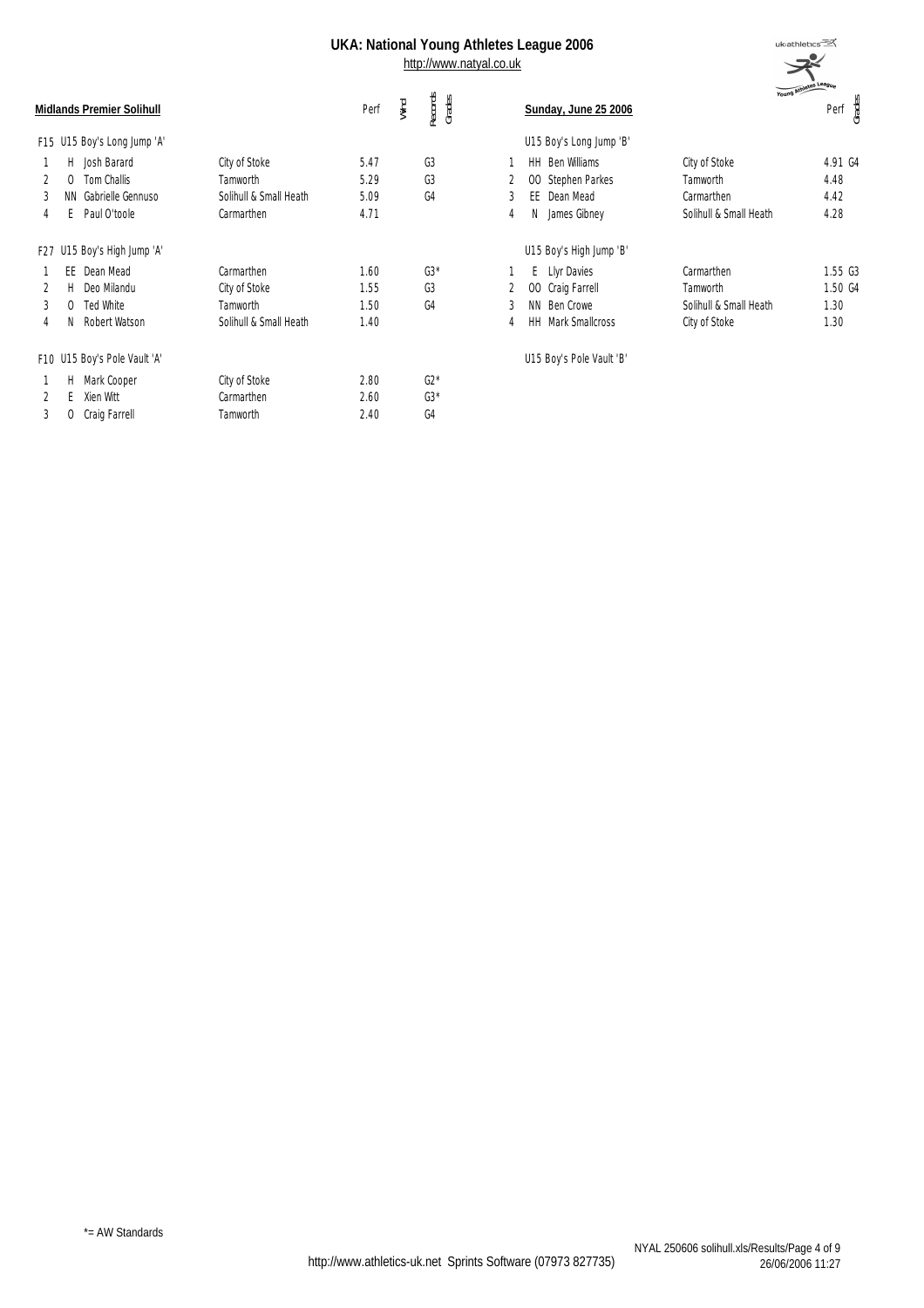

|    |          | Midlands Premier Solihull           |                        | Perf    | Wind | Records<br>Grades |                | Sunday, June 25 2006            | Young <b>M</b>         | Grades<br>Perf |
|----|----------|-------------------------------------|------------------------|---------|------|-------------------|----------------|---------------------------------|------------------------|----------------|
|    |          | T28 U13 Boy's 100m 'A'              | $W\!ind =$             |         |      |                   |                | U13 Boy's 100m 'B'              | $W\!in d =$            |                |
|    |          | H James Taylor                      | City of Stoke          | 13.1    |      | $G2*$             | 1              | HH Zak Finn                     | City of Stoke          | 13.2 G2*       |
| 2  |          | N Morton Hart                       | Solihull & Small Heath | 13.6    |      | G3                | 2              | NN Nick Wilson                  | Solihull & Small Heath | 13.7 G3        |
| 3  |          | 00 James Scandrett                  | Tamworth               | 14.7    |      | G4                | 3              | O Arron Cooper                  | Tamworth               | 14.7 G4        |
| 4  | E.       | Ishtar Witt                         | Carmarthen             | 17.7    |      |                   | 4              |                                 |                        |                |
|    |          | T4 U13 Boy's 200m 'A'               | $W\!ind =$             |         |      |                   |                | U13 Boy's 200m 'B'              | $W\!ind =$             |                |
|    |          | H Tom Guy                           | City of Stoke          | 26.4    |      | $G1*$             | 1              | HH James Taylor                 | City of Stoke          | 27.6 G2*       |
| 2  |          | NN Oliver Buckle                    | Solihull & Small Heath | 28.2    |      | G <sub>3</sub>    | 2              | Owaine Bird<br>N                | Solihull & Small Heath | 29.0 G3        |
| 3  |          | O Anthony Parkes                    | Tamworth               | 30.5    |      |                   | 3              | 00 James Scandrett              | Tamworth               | 30.8           |
| 4  | Ε        | Ronan Llyr                          | Carmarthen             | 33.6    |      |                   | $\overline{4}$ |                                 |                        |                |
|    |          | T10 U13 Boy's 800m 'A'              |                        |         |      |                   |                | U13 Boy's 800m 'B'              |                        |                |
|    |          | N Ryan Nimmons                      | Solihull & Small Heath | 02:37.5 |      | G3                | 1              | NN Bradley Free                 | Solihull & Small Heath | 02:44.8 G4     |
| 2  |          | O Jack Childs                       | Tamworth               | 02:39.1 |      | G4                | 2              | 00 Charlie Mayou                | Tamworth               | 02:45.5 G4     |
| 3  |          | H Alex Brecker                      | City of Stoke          | 02:42.9 |      | G4                | 3              | HH Greg Smalley                 | City of Stoke          | 02:45.7 G4     |
| 4  |          | E Ishtar Witt                       | Carmarthen             | 03:13.6 |      |                   | $\overline{4}$ |                                 |                        |                |
|    |          | T33 U13 Boy's 1500m 'A'             |                        |         |      |                   |                | U13 Boy's 1500m 'B'             |                        |                |
| -1 |          | H Tom Guy                           | City of Stoke          | 05:00.5 |      | $G2*$             | 1              | 00 Richard Mahoney              | Tamworth               | 05:13.0 G3     |
| 2  | N.       | Robert George                       | Solihull & Small Heath | 05:05.0 |      | $G3*$             | 2              | HH Chris Washington             | City of Stoke          | 05:18.0 G4     |
| 3  | $\Omega$ | Kristain Edwards                    | Tamworth               | 05:11.7 |      | G <sub>3</sub>    | $\sqrt{3}$     |                                 |                        |                |
| 4  | E        | Ronan Llyr                          | Carmarthen             | 05:26.9 |      |                   | $\overline{4}$ |                                 |                        |                |
|    |          | T17 U13 Boy's 75m Hurdles 'A'       | $Wind =$               |         |      |                   |                | U13 Boy's 75m Hurdles 'B'       | $W\!ind =$             |                |
|    |          | N Oliver Buckle                     | Solihull & Small Heath | 13.1    |      | $G3*$             | 1              | NN Owaine Bird                  | Solihull & Small Heath | 13.5 G3        |
| 2  | 0        | Charlie Mayou                       | Tamworth               | 15.9    |      |                   | 2              | 00 Jack Williams                | Tamworth               | 16.3           |
| 3  |          | H Adam Cooper                       | City of Stoke          | 16.7    |      |                   | 3              | HH Luke Kinch                   | City of Stoke          | 18.5           |
| 4  |          |                                     |                        |         |      |                   | $\overline{4}$ |                                 |                        |                |
|    |          | F14 U13 Boy's Shot Putt (3.25k) 'A' |                        |         |      |                   |                | U13 Boy's Shot Putt (3.25k) 'B' |                        |                |
|    |          | H Nick Pollett                      | City of Stoke          | 6.64    |      | G4                | 1              | HH Aaron Griffiths              | City of Stoke          | 6.20 G4        |
| 2  |          | NN Bradley Free                     | Solihull & Small Heath | 5.92    |      |                   | 2              | N<br>Ryan Nimmons               | Solihull & Small Heath | 5.05           |
| 3  |          | 00 Jack Childs                      | Tamworth               | 5.35    |      |                   | 3              | Richard Mahoney<br>0            | Tamworth               | 4.66           |
| 4  |          |                                     |                        |         |      |                   | 4              |                                 |                        |                |
|    |          | F24 U13 Boy's Long Jump 'A'         |                        |         |      |                   |                | U13 Boy's Long Jump 'B'         |                        |                |
| -1 |          | N Morton Hart                       | Solihull & Small Heath | 4.92    |      | $G1*$             | 1              | NN Owaine Bird                  | Solihull & Small Heath | 4.17 G3        |
| 2  |          | O Patrick Heaney                    | Tamworth               | 4.12    |      | G3                | 2              | 00 Michael Mahoney              | Tamworth               | 3.77 G4        |
| 3  | H.       | Kubiley Dilek                       | City of Stoke          | 3.60    |      |                   | 3              | HH Connor Bradbury              | City of Stoke          | 3.57           |
| 4  | E.       | Ronan Llyr                          | Carmarthen             | 3.28    |      |                   | 4              | EE Ishtar Witt                  | Carmarthen             | 3.13           |
|    |          | F6 U13 Boy's High Jump 'A'          |                        |         |      | <b>MR</b>         |                | U13 Boy's High Jump 'B'         |                        | MR             |
| 1  |          | N Morton Hart                       | Solihull & Small Heath | 1.40    |      | $G2*$             | 1              | NN Robert George                | Solihull & Small Heath | 1.25 G4        |
| 2  |          | O Patrick Heaney                    | Tamworth               | 1.25    |      | G4                | 2              | Alex Brecker<br>H.              | City of Stoke          | 1.05           |
| 3  |          | HH Adam Cooper                      | City of Stoke          | 1.20    |      | G4                | 3              | OO Ricky Hawkes                 | Tamworth               | 1.05           |
|    |          |                                     |                        |         |      |                   |                |                                 |                        |                |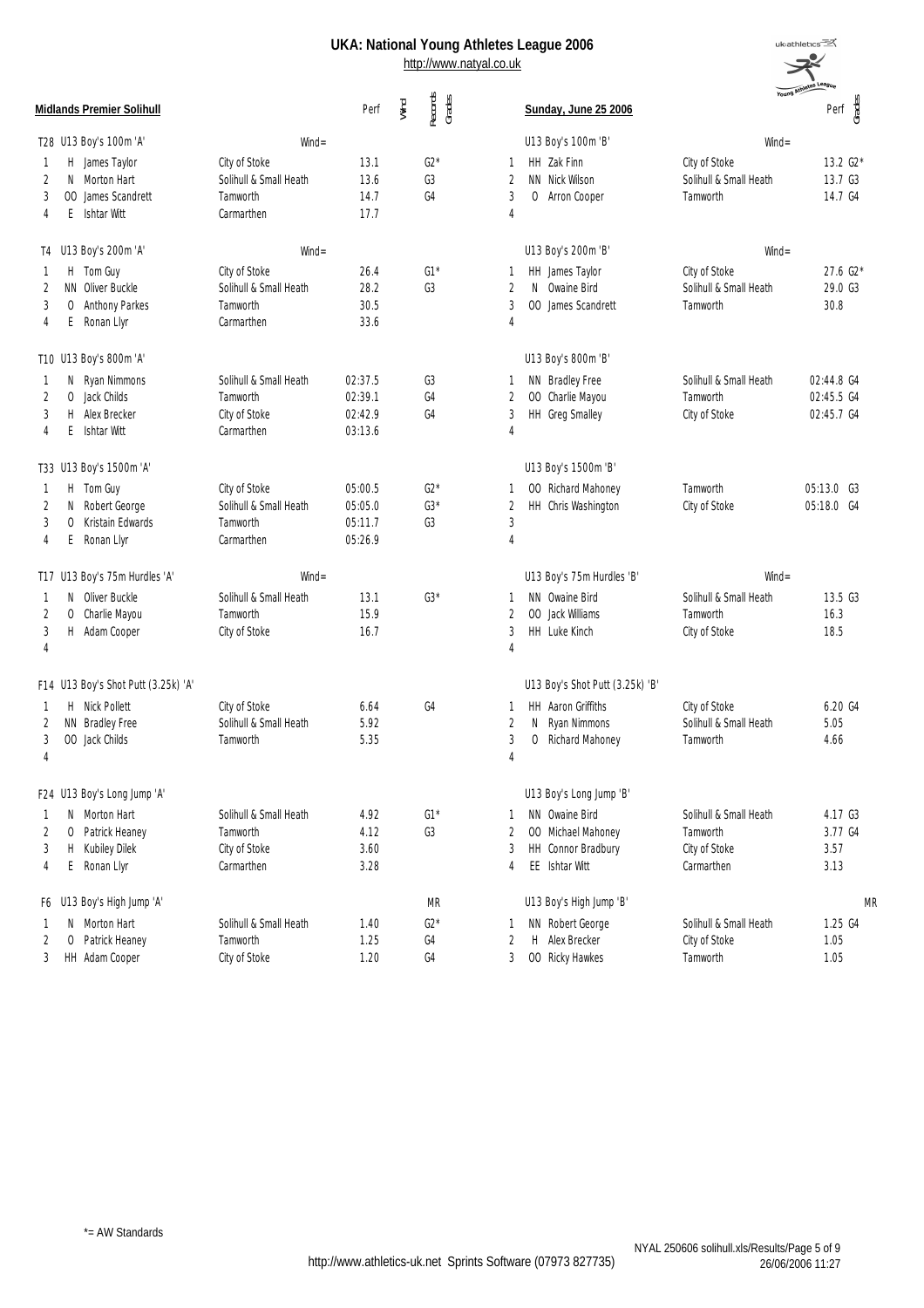2 N Caroline Howley Solihull & Small Heath 43.8 G3\* 2 NN Jen Berg Solihull & Small Heath 47.3

3 E Alaw Beynon-Thomas Carmarthen 44.1 G3\* 3 4 4

2 N Jenny Wilkes Solihull & Small Heath 13.0 G4\* 2 3 H Laura Tempest City of Stoke 14.6 3 4 4

1 99 Event Cancelled 1 2  $\sim$  2  $3 \times 3$ 4 4

|               |                          |                        |      | UKA: National Young Athletes League 2006<br>http://www.natyal.co.uk |   |                                  |                        | uk:athletics <b>三</b>                   |
|---------------|--------------------------|------------------------|------|---------------------------------------------------------------------|---|----------------------------------|------------------------|-----------------------------------------|
|               | idlands Premier Solihull |                        | Perf | Records<br>Grades<br>Wind                                           |   | Sunday, June 25 2006             |                        | Young Athletes League<br>Grades<br>Perf |
|               | 31 U17 Women's 100m 'A'  | $W\!in d =$            |      |                                                                     |   | U17 Women's 100m 'B'             | $W\!in d =$            |                                         |
| H             | Jasmine Rowe             | City of Stoke          | 12.1 | $G1*$                                                               |   | HH Morgan Brown                  | City of Stoke          | 12.6 $G2*$                              |
| 2             | Hannah Jones<br>E.       | Carmarthen             | 12.9 | $G3*$                                                               |   | EE Rebbecca Gatehouse            | Carmarthen             | 13.5 G4                                 |
| 3<br>$\Omega$ | Laura Taylor             | <b>Tamworth</b>        | 13.3 | G4                                                                  | 3 | NN Mollie Routledge              | Solihull & Small Heath | 13.8                                    |
|               | Liz Moss<br>N            | Solihull & Small Heath | 13.6 | G4                                                                  | 4 | Ellie Barrett<br>00 <sup>1</sup> | Tamworth               | 14.0                                    |
| T7.           | U17 Women's 200m 'A'     | $W\!in d =$            |      |                                                                     |   | U17 Women's 200m 'B'             | $W\!in d =$            |                                         |
| H             | Jasmine Rowe             | City of Stoke          | 24.5 | $G1*$                                                               |   | HH Morgan Brown                  | City of Stoke          | 25.6 G1*                                |
|               | Hannah Jones<br>F.       | Carmarthen             | 25.3 | $G1*$                                                               | 2 | NN Liz Moss                      | Solihull & Small Heath | 28.3                                    |
| 3             | Hollie Owen<br>$\Omega$  | Tamworth               | 26.7 | $G3*$                                                               | 3 | 00 Georgia Lorraine              | Tamworth               | 28.6                                    |
| N<br>4        | Caroline Howley          | Solihull & Small Heath | 26.9 | $G4*$                                                               | 4 |                                  |                        |                                         |
|               | 26 U17 Women's 300m 'A'  |                        |      |                                                                     |   | U17 Women's 300m 'B'             |                        |                                         |
|               | O Hollie Owen            | Tamworth               | 41.5 | $G1*$                                                               |   | 00 Georgia Lorraine              | Tamworth               | 45.7                                    |

| 4                        | 4                    |
|--------------------------|----------------------|
|                          |                      |
| T13 U17 Women's 800m 'A' | U17 Women's 800m 'B' |

|  | Kate Anderson<br>2 NN Sarah O'Connor<br>3 E Alaw Beynon-Thomas | City of Stoke<br>Solihull & Small Heath<br>Carmarthen | 02:22.8<br>02:32.0<br>02:34.7 | $63*$<br>G4<br>(4) |  | N Jen Berg<br>2 EE Abbi Thompson | Solihull & Small Heath<br>Carmarthen | 02:37.9<br>02:58.4 |
|--|----------------------------------------------------------------|-------------------------------------------------------|-------------------------------|--------------------|--|----------------------------------|--------------------------------------|--------------------|
|  |                                                                |                                                       |                               |                    |  |                                  |                                      |                    |

|               | T36 U17 Women's 1500m 'A' |                        |         |       | U17 Women's 1500m 'B' |                        |                 |
|---------------|---------------------------|------------------------|---------|-------|-----------------------|------------------------|-----------------|
|               | 1 EE Kayleigh Brown       | Carmarthen             | 04:44.1 | $G1*$ | E Rachael Marfleet    | Carmarthen             | $04:54.7$ $G3*$ |
|               | 2 H Helen Capper          | City of Stoke          | 04:56.7 | $G3*$ | 2 NN Hannah George    | Solihull & Small Heath | 05:54.4         |
| $\mathcal{E}$ | N Caroline Wood           | Solihull & Small Heath | 05:19.5 |       |                       |                        |                 |
|               | 4 O Megan Jacobs          | Tamworth               | 05:30.1 |       |                       |                        |                 |
|               | T19 U17 Women's 3000m 'A' |                        |         |       | U17 Women's 3000m 'B' |                        |                 |

| 4 | 1 N Jenny Musgrave                                      | Solihull & Small Heath | 11:19.2 | G3    | NN Sarah O'Connor           | Solihull & Small Heath | $11:37.7$ G4 |
|---|---------------------------------------------------------|------------------------|---------|-------|-----------------------------|------------------------|--------------|
|   | T20 U17 Women's 80m Hurdles 'A'<br>E Rebbecca Gatehouse | $Wind =$<br>Carmarthen | 2.3     | $G3*$ | U17 Women's 80m Hurdles 'B' | $W\!in\!d=$            |              |

U17 Women's 300m Hurdles 'B'

| 4                   |            |                                                              |                                                                          |                                  |                | 4 |                                                                            |                                                                   |                                  |
|---------------------|------------|--------------------------------------------------------------|--------------------------------------------------------------------------|----------------------------------|----------------|---|----------------------------------------------------------------------------|-------------------------------------------------------------------|----------------------------------|
|                     |            | F3 U17 Women's Hammer (4k) 'A'                               |                                                                          |                                  | <b>MR</b>      |   | U17 Women's Hammer (4k) 'B'                                                |                                                                   | MR                               |
| 3<br>4              | N          | HH Zoe Guryn<br>Esther Jones<br>Amy Davies<br>Hannah Alcock  | City of Stoke<br>Carmarthen<br>Solihull & Small Heath<br>Tamworth        | 25.83<br>18.52<br>17.28<br>14.28 | G <sub>3</sub> | 4 | Jade Weston<br>н<br>00 Charlotte McDonough<br>NN Liz Moss                  | City of Stoke<br>Tamworth<br>Solihull & Small Heath               | 21.64 G4<br>12.72<br>10.66       |
|                     |            | 20 U17 Women's Discus (1.0k) 'A'                             |                                                                          |                                  |                |   | U17 Women's Discus (1.0k) 'B'                                              |                                                                   |                                  |
| $1$ H<br>$3 -$<br>4 | -N<br>- 00 | Jade Weston<br>Kate Whiston<br>Esther Jones<br>Hannah Alcock | City of Stoke<br>Solihull & Small Heath<br>Carmarthen<br><b>Tamworth</b> | 29.75<br>25.11<br>18.20<br>15.52 | $G3*$<br>G4    |   | <b>HH</b> Amy Tatler<br>NN Jenny Thomas<br>EE Abbi Thompson<br>Faye McCabe | City of Stoke<br>Solihull & Small Heath<br>Carmarthen<br>Tamworth | 20.40<br>16.66<br>12.56<br>10.53 |

\*= AW Standards

U17 Women's 300m Hurdles 'A'

T1

http://www.athletics-uk.net Sprints Software (07973 827735)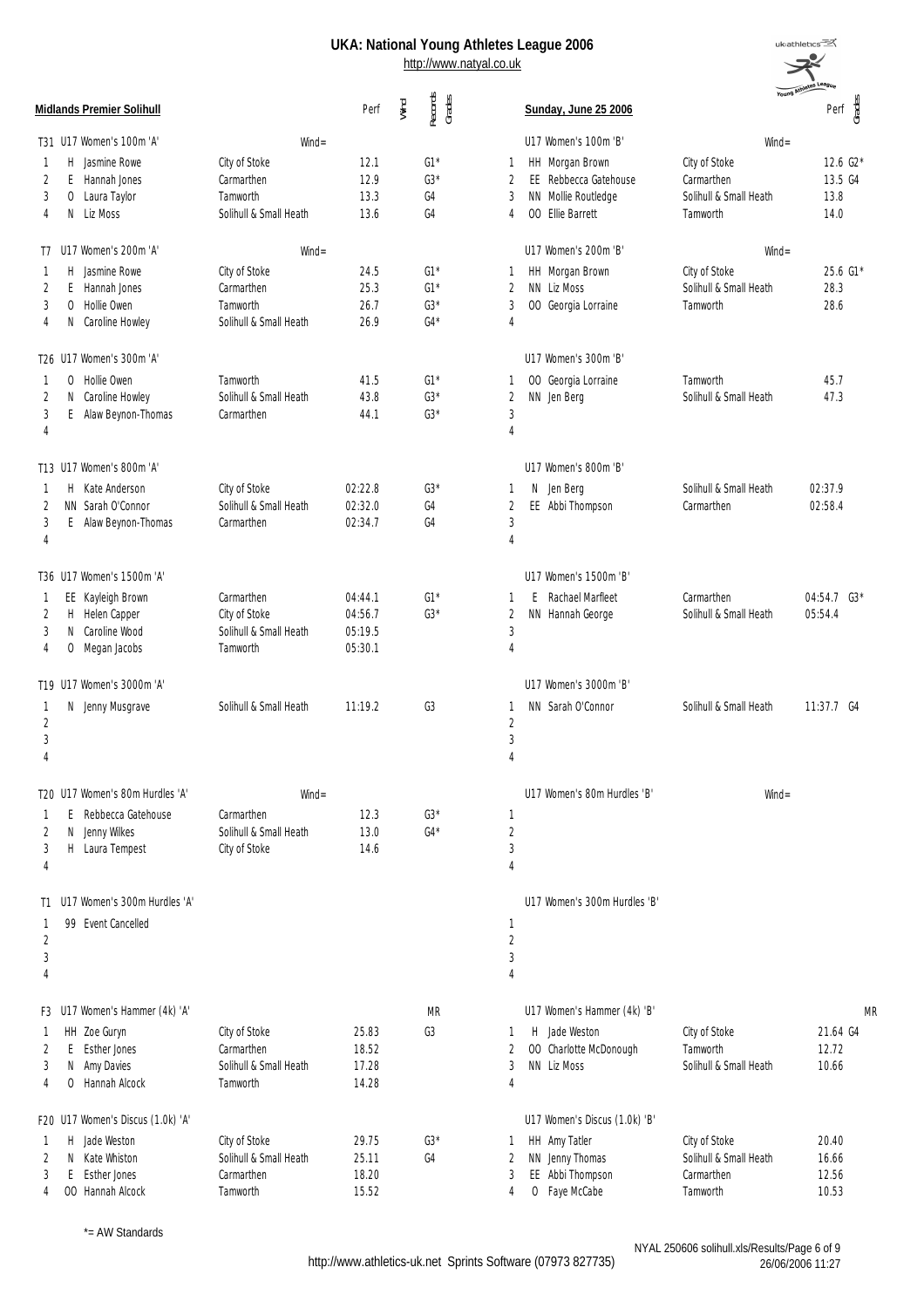http://www.natyal.co.uk

|      |    |                                    |                        |       |      |                   |                |                                | Young Atm              |                    |  |
|------|----|------------------------------------|------------------------|-------|------|-------------------|----------------|--------------------------------|------------------------|--------------------|--|
|      |    | <b>Midlands Premier Solihull</b>   |                        | Perf  | Wind | Records<br>Grades |                | Sunday, June 25 2006           |                        | Perf $\frac{3}{5}$ |  |
|      |    | F30 U17 Women's Shot Putt (4k) 'A' |                        |       |      |                   |                | U17 Women's Shot Putt (4k) 'B' |                        |                    |  |
|      | F  | Catherine Goldsmith                | Carmarthen             | 9.49  |      | $G3*$             | -1             | HH Jade Moore                  | City of Stoke          | 7.56               |  |
| 2    |    | H Jade Weston                      | City of Stoke          | 9.46  |      | $G3*$             | $\overline{2}$ | EE Esther Jones                | Carmarthen             | 6.81               |  |
| 3    |    | OO Faye McCabe                     | Tamworth               | 7.22  |      |                   | 3              | N Kate Whiston                 | Solihull & Small Heath | 6.74               |  |
| 4    |    | NN Amy Davies                      | Solihull & Small Heath | 7.05  |      |                   | 4              | O Sophie Cash                  | Tamworth               | 6.57               |  |
|      |    | F25 U17 Women's Javelin (600g) 'A' |                        |       |      |                   |                | U17 Women's Javelin (600g) 'B' |                        |                    |  |
| 1    | F. | Catherine Goldsmith                | Carmarthen             | 25.68 |      | G4                | -1             | EE Kayleigh Brown              | Carmarthen             | 22.83              |  |
| 2    | H  | Jade Moore                         | City of Stoke          | 20.12 |      |                   | $\overline{2}$ | 00 Hannah Alcock               | Tamworth               | 11.71              |  |
| 3    | N. | Kate Whiston                       | Solihull & Small Heath | 19.17 |      |                   | 3              | HH Amy Tatler                  | City of Stoke          | 10.46              |  |
| 4    | 0  | Faye McCabe                        | Tamworth               | 17.62 |      |                   | 4              |                                |                        |                    |  |
|      |    | F5 U17 Women's Long Jump 'A'       |                        |       |      |                   |                | U17 Women's Long Jump 'B'      |                        |                    |  |
|      | 0  | Laura Taylor                       | Tamworth               | 4.76  |      | G <sub>4</sub>    | -1             | HH Laura Tempest               | City of Stoke          | 4.36               |  |
| 2    | H. | Jasmine Rowe                       | City of Stoke          | 4.58  |      | G4                | $\overline{2}$ | NN Jenny Thomas                | Solihull & Small Heath | 3.73               |  |
| 3    | N. | Charlotte Parry                    | Solihull & Small Heath | 4.36  |      |                   | 3              |                                |                        |                    |  |
| 4    | E  | Rebbecca Gatehouse                 | Carmarthen             | 4.16  |      |                   | $\overline{4}$ |                                |                        |                    |  |
|      |    | F34 U17 Women's Triple Jump 'A'    |                        |       |      |                   |                | U17 Women's Triple Jump 'B'    |                        |                    |  |
|      |    | O Charlotte McDonough              | Tamworth               | 10.12 |      | $G2*$             | -1             | Caroline Howley<br>N.          | Solihull & Small Heath | $9.47\;63*$        |  |
| 2    |    | NN Jenny Wilkes                    | Solihull & Small Heath | 9.73  |      | $G2*$             | $\overline{2}$ |                                |                        |                    |  |
| 3    |    |                                    |                        |       |      |                   | 3              |                                |                        |                    |  |
| 4    |    |                                    |                        |       |      |                   | 4              |                                |                        |                    |  |
|      |    | F18 U17 Women's High Jump 'A'      |                        |       |      |                   |                | U17 Women's High Jump 'B'      |                        |                    |  |
|      | N. | Charlotte Parry                    | Solihull & Small Heath | 1.55  |      | $G3*$             | -1             | NN Jenny Wilkes                | Solihull & Small Heath | 1.40               |  |
| 2    | F  | Catherine Goldsmith                | Carmarthen             | 1.40  |      |                   | 2              | 00 Charlotte McDonough         | Tamworth               | 1.30               |  |
| $3=$ | 0  | Sophie Cash                        | Tamworth               | 1.35  |      |                   |                |                                |                        |                    |  |
| $3=$ |    | HH Laura Tempest                   | City of Stoke          | 1.35  |      |                   |                |                                |                        |                    |  |
|      |    | F11 U17 Women's Pole Vault 'A'     |                        |       |      |                   |                | U17 Women's Pole Vault 'B      |                        |                    |  |

| <u>un</u>        |                |                                |                                    |                               |
|------------------|----------------|--------------------------------|------------------------------------|-------------------------------|
|                  |                | <b>Sunday, June 25 2006</b>    |                                    | Young Athletes League<br>Perf |
|                  |                | U17 Women's Shot Putt (4k) 'B' |                                    |                               |
| 1                |                | HH Jade Moore                  | City of Stoke                      | 7.56                          |
| 2                |                | FF Fsther Jones                | Carmarthen                         | 6.81                          |
| 3<br>4           | N.<br>$\Omega$ | Kate Whiston<br>Sophie Cash    | Solihull & Small Heath<br>Tamworth | 6.74<br>6.57                  |
|                  |                | U17 Women's Javelin (600g) 'B' |                                    |                               |
| 1                | EE             | Kayleigh Brown                 | Carmarthen                         | 22.83                         |
| 2                | 00             | Hannah Alcock                  | Tamworth                           | 11.71                         |
| 3<br>4           |                | HH Amy Tatler                  | City of Stoke                      | 10.46                         |
|                  |                | U17 Women's Long Jump 'B'      |                                    |                               |
| 1                |                | HH Laura Tempest               | City of Stoke                      | 4.36                          |
| 2<br>3<br>4      |                | NN Jenny Thomas                | Solihull & Small Heath             | 3.73                          |
|                  |                | U17 Women's Triple Jump 'B'    |                                    |                               |
| 1<br>2<br>3<br>4 | N              | Caroline Howley                | Solihull & Small Heath             | 9.47 $G3*$                    |
|                  |                | U17 Women's High Jump 'B'      |                                    |                               |
| 1                |                | NN Jenny Wilkes                | Solihull & Small Heath             | 1.40                          |
| 2                |                | 00 Charlotte McDonough         | Tamworth                           | 1.30                          |

1 96 No Competitors Declared

2

 $3=$  $3=$ 

 $\rightarrow$ 

 $uk:$ athletics $\equiv$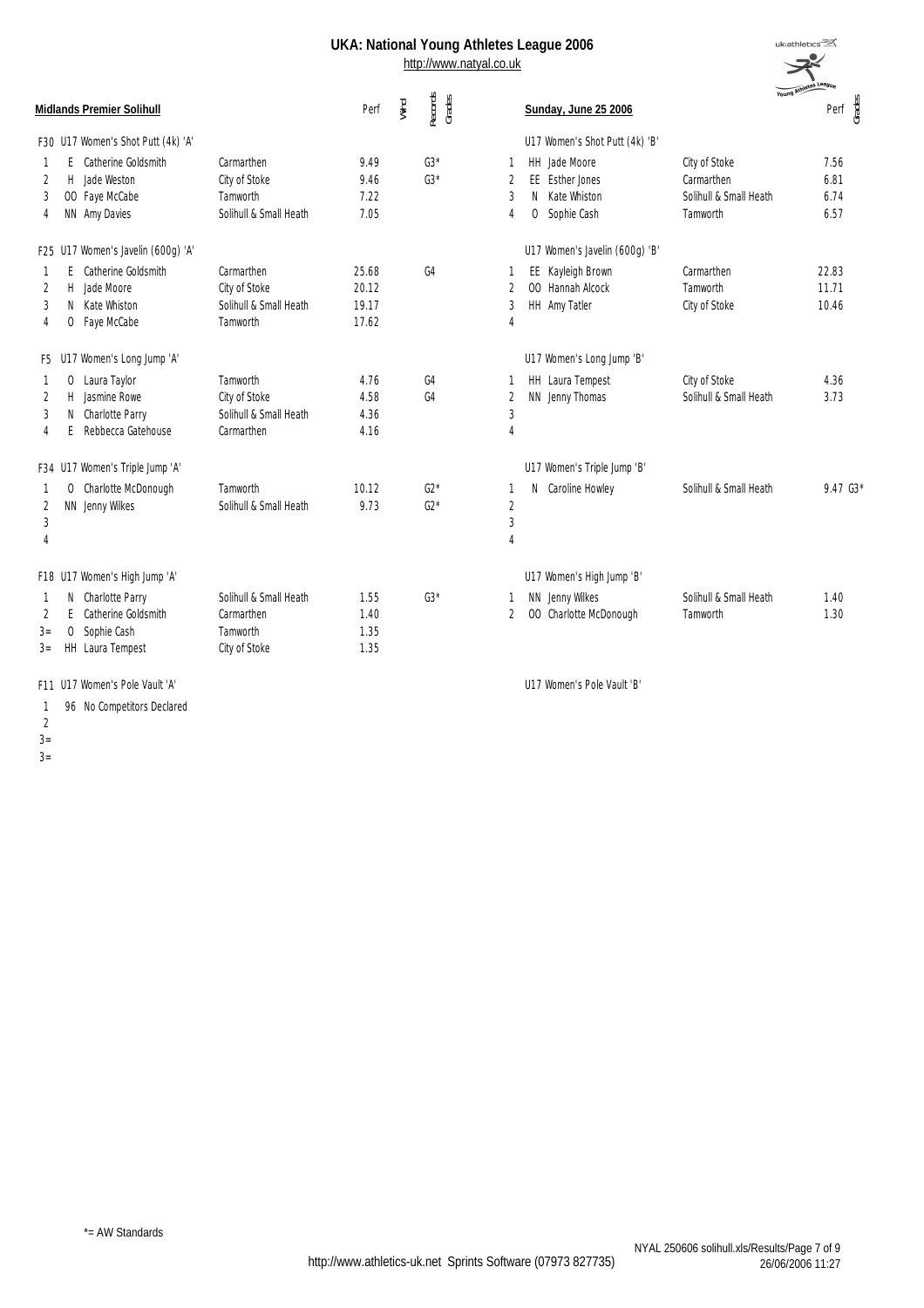

|                |    | Midlands Premier Solihull                    |                                         | Perf           | Wind | Records<br>Grades                |                              | Sunday, June 25 2006              | Young <b>AU</b>        | Perf ga        |
|----------------|----|----------------------------------------------|-----------------------------------------|----------------|------|----------------------------------|------------------------------|-----------------------------------|------------------------|----------------|
|                |    | T29 U15 Girls' 100m 'A'                      | $W\!ind =$                              |                |      |                                  |                              | U15 Girls' 100m 'B'               | $W\!in d =$            |                |
| -1             | H. | Beth Hicken                                  | City of Stoke                           | 12.5           |      | $G1*$                            | 1                            | HH Hannah Birkin                  | City of Stoke          | 13.5 G3        |
| 2              | N  | <b>Beth Reuben</b>                           | Solihull & Small Heath                  | 12.8           |      | $G2*$                            | $\overline{2}$               | O Milly Kellyman                  | Tamworth               | 13.7 G4        |
| 3<br>4         | E. | <b>Holly Roderick</b><br>00 Danielle Marczak | Carmarthen<br>Tamworth                  | 13.5<br>13.6   |      | G <sub>3</sub><br>G <sub>3</sub> | 3<br>4                       | NN Andrea Lewis-Jones             | Solihull & Small Heath | 14.0 G4        |
|                |    | T5 U15 Girls' 200m 'A'                       | $W\!ind =$                              |                |      |                                  |                              | U15 Girls' 200m 'B'               | $W\!in d =$            |                |
|                | H. | Beth Hicken                                  | City of Stoke                           | 25.8           |      | $G1*$                            | -1                           | HH Kelly Gibson                   | City of Stoke          | 27.9 G4        |
| 2              | E  | <b>Holly Roderick</b>                        | Carmarthen                              | 27.5           |      | $G3*$                            | $\overline{2}$               | Sophie Taylor<br>$\overline{0}$   | Tamworth               | 28.0 G4        |
| 3<br>4         | N. | 00 Danielle Marczak<br>Bev Cook              | Tamworth<br>Solihull & Small Heath      | 27.9<br>28.4   |      | G4<br>G4                         | 3<br>$\overline{4}$          | NN Andrea Lewis-Jones             | Solihull & Small Heath | 28.8 G4        |
|                |    | T11 U15 Girls' 800m 'A'                      |                                         |                |      |                                  |                              | U15 Girls' 800m 'B'               |                        |                |
| -1             |    | N Hannah Owen                                | Solihull & Small Heath                  | 02:27.2        |      | $G3*$                            | -1                           | NN Emily Bragg                    | Solihull & Small Heath | 02:32.5 G3     |
| 2              | H  | Chloe Green                                  | City of Stoke                           | 02:45.6        |      |                                  | $\overline{2}$               | HH Joanne Bruce                   | City of Stoke          | 02:47.6        |
| 3<br>4         | 0  | Hannah Sargeant                              | Tamworth                                | 02:47.3        |      |                                  | $\sqrt{3}$<br>$\overline{4}$ |                                   |                        |                |
|                |    | T34 U15 Girls' 1500m 'A'                     |                                         |                |      |                                  |                              | U15 Girls' 1500m 'B'              |                        |                |
| 1              |    | H Claire Capper                              | City of Stoke                           | 05:11.1        |      | G3                               | 1                            | HH Louisa Keeling                 | City of Stoke          | 05:17.1 G4     |
| 2              | N  | Bev Cook                                     | Solihull & Small Heath                  | 05:12.9        |      | G3                               | $\overline{2}$               | NN Lucy Routledge                 | Solihull & Small Heath | 05:18.9 G4     |
| 3<br>4         | 0  | Laura Lewis                                  | Tamworth                                | 06:08.3        |      |                                  | 3<br>$\overline{4}$          |                                   |                        |                |
|                |    | T18 U15 Girls' 75m Hurdles 'A'               | $W\!in d =$                             |                |      |                                  |                              | U15 Girls' 75m Hurdles 'B'        | $W\!in d =$            |                |
| 1              |    | N Emma Spragg                                | Solihull & Small Heath                  | 11.8           |      | $G1*$                            | -1                           | 00 Rosie Williams                 | Tamworth               | 13.7           |
| $\overline{2}$ | 0  | Hannah Sargeant                              | Tamworth                                | 13.7           |      |                                  | $\overline{2}$               | NN Talisa Free                    | Solihull & Small Heath | 14.0           |
| 3<br>4         |    |                                              |                                         |                |      |                                  | 3<br>$\overline{4}$          |                                   |                        |                |
|                |    | F4 U15 Girls' Long Jump 'A'                  |                                         |                |      |                                  |                              | U15 Girls' Long Jump 'B'          |                        |                |
| 1              |    | N Emma Spragg                                | Solihull & Small Heath                  | 5.00           |      | $G2*$                            | 1                            | NN Beth Reuben                    | Solihull & Small Heath | 3.81           |
| 2              |    | O Sophie Taylor                              | Tamworth                                | 4.40           |      | G <sub>4</sub>                   | $\overline{2}$               | OO Milly Kellyman                 | Tamworth               | 3.55           |
| 3<br>4         | E  | HH Hannah Birkin<br>Holly Roderick           | City of Stoke<br>Carmarthen             | 3.60<br>2.98   |      |                                  | 3<br>$\overline{4}$          |                                   |                        |                |
|                |    | F17 U15 Girls' High Jump 'A'                 |                                         |                |      |                                  |                              | U15 Girls' High Jump 'B'          |                        |                |
| -1             | N. | Emma Spragg                                  | Solihull & Small Heath                  | 1.51           |      | $G3*$                            | -1                           | NN Elizabeth Parry                | Solihull & Small Heath | $1.48\;G3*$    |
| $\overline{2}$ | 0  | Hannah Sargeant                              | Tamworth                                | 1.40           |      | G <sub>4</sub>                   | $\overline{2}$               | OO Amy Williams                   | Tamworth               | 1.25           |
| 3              |    | HH Hannah Birkin                             | City of Stoke                           | 1.30           |      |                                  | 3                            | H Jemma Daw                       | City of Stoke          | 1.20           |
|                |    | F19 U15 Girls' Discus (1.0k) 'A'             |                                         |                |      |                                  |                              | U15 Girls' Discus (1.0k) 'B'      |                        |                |
| 1              |    | EE Mary Wilson                               | Carmarthen                              | 21.66          |      | G4                               | 1                            | E Jade Pearce                     | Carmarthen             | 21.23 G4       |
| 2              |    | NN Andrea Lewis-Jones                        | Solihull & Small Heath                  | 14.33          |      |                                  | $\overline{2}$               | N Chloe Hughes                    | Solihull & Small Heath | 13.91          |
| 3              |    | HH Kelly Gibson                              | City of Stoke                           | 13.65          |      |                                  | 3                            | Beth Hicken<br>H                  | City of Stoke          | 13.12          |
| 4              | 0  | Sam Storey                                   | Tamworth                                | 11.20          |      |                                  | 4                            | 00 Sally Warren                   | Tamworth               | 10.98          |
|                |    | F26 U15 Girls' Javelin (600g) 'A'            |                                         |                |      |                                  |                              | U15 Girls' Javelin (600g) 'B'     |                        |                |
| T.             |    | EE Mary Wilson                               | Carmarthen                              | 30.25          |      | $G2*$                            | 1                            | E Jade Pearce                     | Carmarthen<br>Tamworth | 15.74          |
| 2<br>3         |    | N Anna Fawcett<br>H Nicole Dean              | Solihull & Small Heath<br>City of Stoke | 21.63<br>19.52 |      | G4<br>G <sub>4</sub>             | $\overline{2}$<br>3          | 0 Jenni Evans<br>NN Jenny Burrows | Solihull & Small Heath | 13.20<br>12.38 |
| 4              |    | 00 Rosie Williams                            | Tamworth                                | 14.20          |      |                                  | $\overline{4}$               |                                   |                        |                |
|                |    | F29 U15 Girls' Shot Putt (3.25k) 'A'         |                                         |                |      |                                  |                              | U15 Girls' Shot Putt (3.25k) 'B'  |                        |                |
| 1              |    | EE Mary Wilson                               | Carmarthen                              | 9.12           |      | $G3*$                            | -1                           | E Jade Pearce                     | Carmarthen             | 8.29 G4        |
| 2              |    | 0 Jenni Evans                                | Tamworth                                | 6.90           |      |                                  | $\overline{2}$               | N Chloe Hughes                    | Solihull & Small Heath | 6.05           |
| 3              |    | HH Jemma Daw                                 | City of Stoke                           | 6.62           |      |                                  | 3                            | 00 Sally Warren                   | Tamworth               | 5.82           |
| 4              |    | NN Talisa Free                               | Solihull & Small Heath                  | 6.26           |      |                                  | 4                            | H Joanne Bruce                    | City of Stoke          | 4.95           |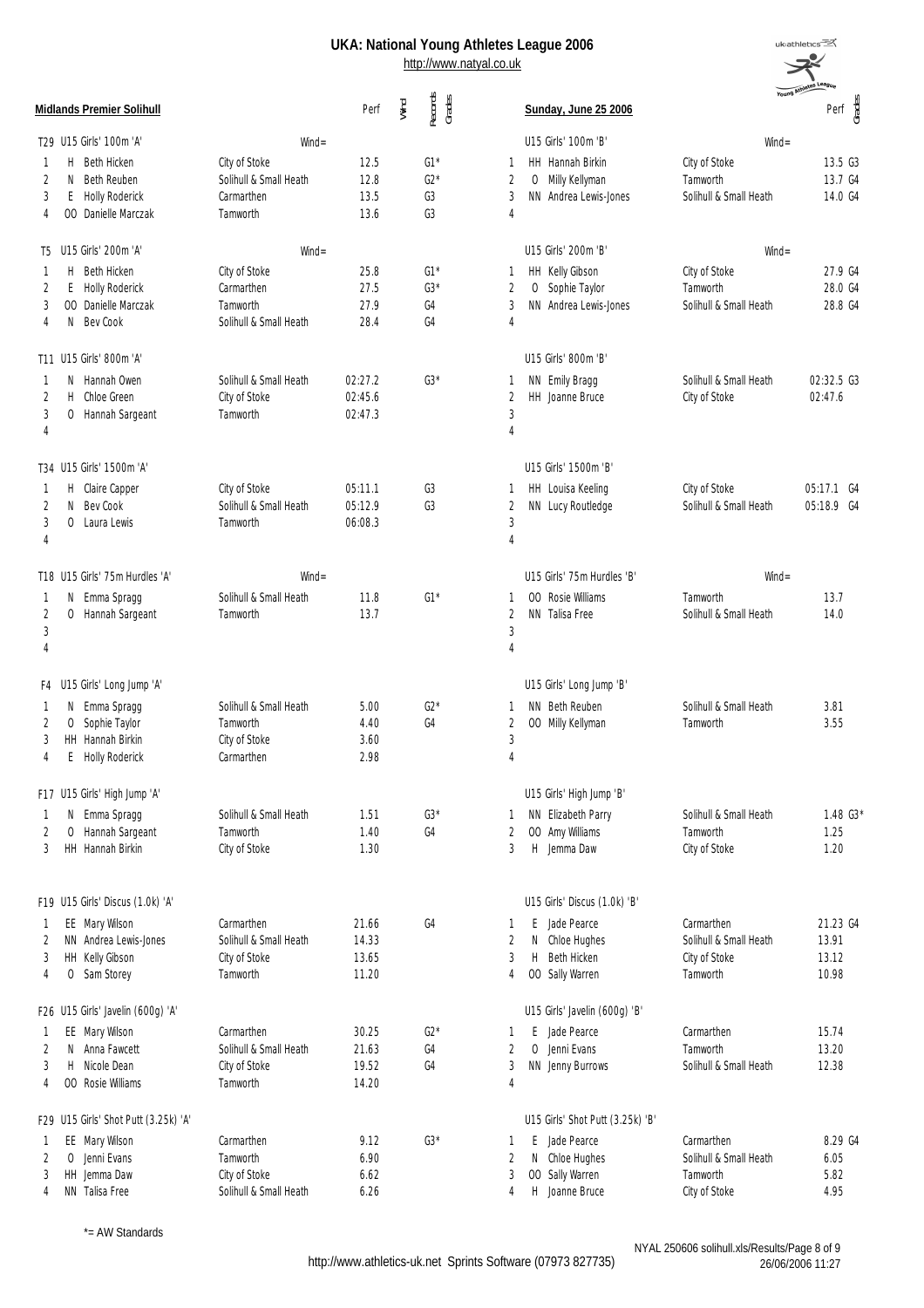

|                |              | Midlands Premier Solihull            |                        | Perf    | Wind | Records<br>Grades |                | Sunday, June 25 2006             | Young <b>Mill</b>      | Perf $\frac{88}{56}$ |
|----------------|--------------|--------------------------------------|------------------------|---------|------|-------------------|----------------|----------------------------------|------------------------|----------------------|
|                |              | T27 U13 Girls' 75m 'A'               | $W\!ind =$             |         |      |                   |                | U13 Girls' 75m 'B'               | $W\!in d =$            |                      |
| 1              |              | H Katie Gardener                     | City of Stoke          | 10.2    |      | $G1*$             | $\mathbf{1}$   | 00 Lauren Whitehouse             | Tamworth               | 10.9 G3*             |
| $\overline{2}$ | 0            | Alyiah Reid                          | Tamworth               | 10.9    |      | $63*$             | $\overline{2}$ | HH Beth Wood                     | City of Stoke          | $11.1\,$ G3*         |
| 3              | E.           | Catrin Rees                          | Carmarthen             | 11.2    |      | $G3*$             | 3              | EE Amy Roberts                   | Carmarthen             | 11.7 G4              |
| 4              |              |                                      |                        |         |      |                   | $\overline{4}$ |                                  |                        |                      |
| T3             |              | U13 Girls' 150m 'A'                  | $W\!ind =$             |         |      |                   |                | U13 Girls' 150m 'B'              | $W\!in d =$            |                      |
|                |              | H Jazmin Sawyers                     | City of Stoke          | 20.9    |      | $G2*$             | -1             | 00 Fran Hughes                   | Tamworth               | $21.7\;G3*$          |
| 2              |              | O Alyiah Reid                        | Tamworth               | 21.5    |      | $G3*$             | $\overline{2}$ | N Katie Stainton                 | Solihull & Small Heath | 21.8 G3*             |
| 3              |              | NN Connie James                      | Solihull & Small Heath | 21.7    |      | $63*$             | 3              | HH Lauren White                  | City of Stoke          | $21.9$ $G3*$         |
| 4              | E.           | <b>Catrin Rees</b>                   | Carmarthen             | 21.8    |      | $G3*$             | $\overline{4}$ | EE Enfys Jones                   | Carmarthen             | 25.3                 |
|                |              | T9 U13 Girls' 800m 'A'               |                        |         |      |                   |                | U13 Girls' 800m 'B'              |                        |                      |
| T.             |              | H Sammy Jo Daley-Davies              | City of Stoke          | 02:32.8 |      | $G2*$             | $\mathbf{1}$   | HH Lucie Farrell                 | City of Stoke          | 02:41.0 G3           |
| 2              | N            | Katie Stainton                       | Solihull & Small Heath | 02:48.1 |      | G4                | $\overline{2}$ | NN Ester Routledge               | Solihull & Small Heath | 02:50.0 G4           |
| 3              |              | F Jodie Jones                        | Carmarthen             | 02:55.3 |      | G4                | 3              | 00 Megan Dougal                  | Tamworth               | 03:12.2              |
| 4              | 0            | Emma Farrell                         | Tamworth               | 03:12.0 |      |                   | 4              | EE Enfys Jones                   | Carmarthen             | 04:05.6              |
|                |              | T22 U13 Girls' 1200m 'A'             |                        |         |      |                   |                | U13 Girls' 1200m 'B'             |                        |                      |
| -1             |              | N Sadie Hamley                       | Solihull & Small Heath | 04:08.8 |      | $G2*$             | $\mathbf{1}$   | 00 Hollie McCabe                 | Tamworth               | 06:22.9              |
| $\overline{2}$ | E            | Amy Roberts                          | Carmarthen             | 04:33.8 |      | G4                | $\overline{2}$ |                                  |                        |                      |
| 3              | 0            | Leanne Lewis                         | Tamworth               | 04:43.9 |      |                   | $\mathfrak{Z}$ |                                  |                        |                      |
| 4              |              | HH Kirsty Batson                     | City of Stoke          | 04:53.1 |      |                   | 4              |                                  |                        |                      |
|                |              | T15 U13 Girls' 70m Hurdles 'A'       | $W\!ind =$             |         |      |                   |                | U13 Girls' 70m Hurdles 'B'       | $W\!in d =$            |                      |
| 1              |              | H Jazmin Sawyers                     | City of Stoke          | 12.2    |      | $G2*$             | 1              | HH Paige Machin                  | City of Stoke          | $12.6\,G2*$          |
| 2              |              | N Jade Perry                         | Solihull & Small Heath | 12.9    |      | $G3*$             | $\overline{2}$ | NN Connie James                  | Solihull & Small Heath | 13.2 G3              |
| 3              |              | 00 Josie Cassar                      | Tamworth               | 13.6    |      | G <sub>3</sub>    | 3              | O Fran Hughes                    | Tamworth               | 13.7 G3              |
| 4              | E            | Jodie Jones                          | Carmarthen             | 15.7    |      |                   | 4              |                                  |                        |                      |
|                |              | F7 U13 Girls' High Jump 'A'          |                        |         |      | <b>MR</b>         |                | U13 Girls' High Jump 'B'         |                        |                      |
| 1              | Н.           | Katie Gardener                       | City of Stoke          | 1.50    |      | $G1*$             | -1             | NN Jade Perry                    | Solihull & Small Heath | $1.36\;G2*$          |
| 2              |              | N Ami Rutter                         | Solihull & Small Heath | 1.39    |      | $G2*$             | 2              | HH Paige Machin                  | City of Stoke          | 1.20 G4              |
| 3              |              | 00 Emma Farrell                      | Tamworth               | 1.15    |      |                   | 3              | O Josie Cassar                   | Tamworth               | 1.10                 |
| 4              | E.           | Jodie Jones                          | Carmarthen             | 1.15    |      |                   |                |                                  |                        |                      |
|                |              | F23 U13 Girls' Long Jump 'A'         |                        |         |      |                   |                | U13 Girls' Long Jump 'B'         |                        |                      |
| -1             |              | H Jazmin Sawyers                     | City of Stoke          | 4.91    |      | $G1*$             | $\mathbf{1}$   | HH Sadie White                   | City of Stoke          | 3.88 G4              |
| $\overline{2}$ |              | N Connie James                       | Solihull & Small Heath | 4.20    |      | $G3*$             | $\overline{2}$ | NN Katie Stainton                | Solihull & Small Heath | 3.79 G4              |
| 3              | Е            | Catrin Rees                          | Carmarthen             | 3.67    |      | G4                | 3              | 00 Megan Dougal                  | Tamworth               | 3.20                 |
| 4              | 0            | Hannah Owen                          | Tamworth               | 3.56    |      | G4                | 4              | EE Amy Roberts                   | Carmarthen             | 3.16                 |
|                |              | F13 U13 Girls' Shot Putt (2.72k) 'A' |                        |         |      |                   |                | U13 Girls' Shot Putt (2.72k) 'B' |                        |                      |
| -1             |              | N Jade Perry                         | Solihull & Small Heath | 8.27    |      | $G2*$             | $\mathbf{1}$   | HH Sammy Jo Daley-Davies         | City of Stoke          | 6.79 G3              |
| 2              | H.           | Katie Gardener                       | City of Stoke          | 7.38    |      | G3                | $\overline{2}$ | NN Chloe Blackman                | Solihull & Small Heath | 5.79 G4              |
| 3              | $\mathbf{0}$ | Hollie McCabe                        | Tamworth               | 5.86    |      | G4                | 3              | 00 Hannah Owen                   | Tamworth               | 5.47                 |
| 4              | E            | Enfys Jones                          | Carmarthen             | 5.10    |      |                   | 4              |                                  |                        |                      |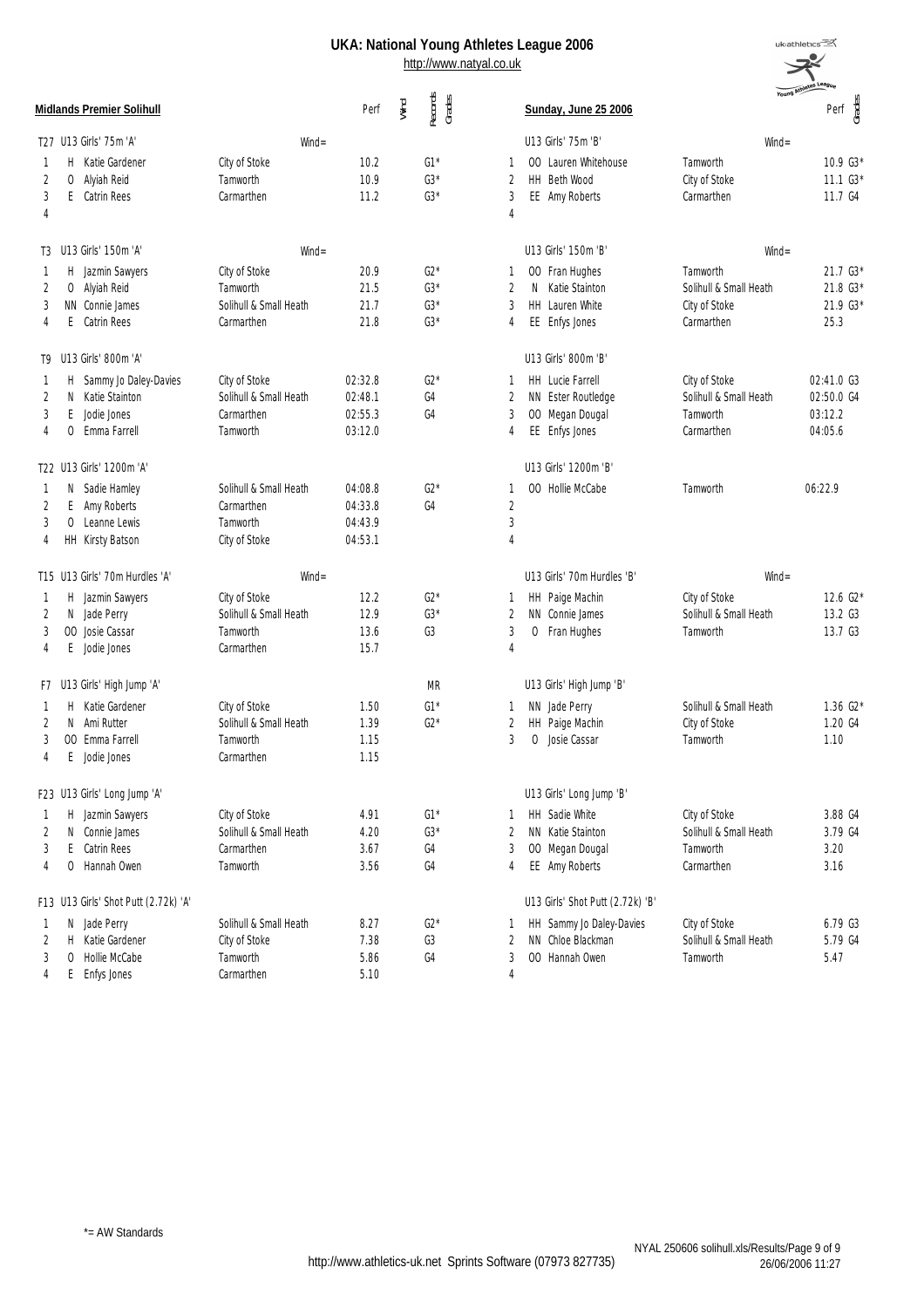$uk:$ athletics $\equiv$ 

|                   |                                                                                      |                                                                     | http://www.natyal.co.uk                                              | UNA. National Toung Atmetes League 2000                                         |                                                                        | Athletes League                            |
|-------------------|--------------------------------------------------------------------------------------|---------------------------------------------------------------------|----------------------------------------------------------------------|---------------------------------------------------------------------------------|------------------------------------------------------------------------|--------------------------------------------|
|                   | Midlands Premier Solihull                                                            |                                                                     | Records<br>Grades<br>Wind<br>Perf                                    | Sunday, June 25 2006                                                            |                                                                        | Perf<br><del>d</del> g<br>G                |
|                   | T43 U17 Men's 4 x 100m Relay                                                         |                                                                     |                                                                      |                                                                                 |                                                                        |                                            |
| 1<br>2<br>3<br>4  | N Solihull & Small Heath<br>City of Stoke<br>H.<br>Carmarthen<br>E<br>0<br>Tamworth  | Chris Berns<br>Andrew Marsh<br>Christian Davies<br>Adam Wotherspoon | Daniel Massaud<br>Matt Sharp<br>Josh Madden<br><b>Ben Horsley</b>    | <b>Ashley Lillis</b><br><b>Ed Robinson</b><br>Daniel Davis<br><b>Ben Storey</b> | Daniel Jarvis<br>James Gardner<br>Dewi Griffiths<br>Nick Crawford      | 47.0<br>47.2<br>48.0<br>50.6               |
|                   | T47 U17 Men's 4 x 400m Relay                                                         |                                                                     |                                                                      |                                                                                 |                                                                        |                                            |
| -1<br>2<br>3<br>4 | N Solihull & Small Heath<br>City of Stoke<br>H<br>0 Tamworth                         | Ashley Lillis<br><b>Ed Robinson</b><br>Joe Saddington               | Daniel Jarvis<br>Andrew Marsh<br><b>Steve Harris</b>                 | Daniel Massaud<br>Josh Berrisford<br>Simon King                                 | Jordan McGrath<br>Matt Sharp<br><b>Steve Deeley</b>                    | 03:35.8 *<br>03:37.0 *<br>04:24.2          |
|                   | T41 U15 Boy's 4 x 100m Relay                                                         |                                                                     |                                                                      |                                                                                 |                                                                        |                                            |
| 1<br>2<br>3<br>4  | H City of Stoke<br>Tamworth<br>0<br>Carmarthen<br>E.<br>Solihull & Small Heath<br>N. | <b>Ben Smith</b><br>Tom Adams<br>Leon Fletcher<br>Robert Watson     | Deo Milandu<br>Tom Challis<br>Llyr Davies<br>$\overline{1}$          | Matt Scragg<br>Adam Mcgee<br>Rhys Webb<br>Richard Taylor                        | <b>Brad Garside</b><br>Jacob Powell<br>Paul O'toole<br>Lewis Albutt    | $47.4*$<br>49.2 *<br>50.5<br>52.0          |
|                   | T46 U15 Boy's 4 x 400m Relay                                                         |                                                                     |                                                                      |                                                                                 |                                                                        |                                            |
| 1<br>2<br>3<br>4  | H City of Stoke<br>Solihull & Small Heath<br>N.<br>Tamworth<br>0<br>Carmarthen<br>E  | Rob Wilson<br>Lewis Albutt<br>Stephen Parkes<br>Nicky Worrall       | Josh Barard<br>Simon Cook<br>Craig Farrell<br>Dean Mead              | Matt Scragg<br>Alex Currie<br>Mat Wood<br>Luke Parker                           | Josh Kinch<br>James Gibney<br>Tom Adams<br>Xien Witt                   | 03:55.1 *<br>04:03.7<br>04:06.4<br>04:30.9 |
|                   | T39 U13 Boy's 4 x 100m Relay                                                         |                                                                     |                                                                      |                                                                                 |                                                                        |                                            |
| -1<br>2<br>3<br>4 | N Solihull & Small Heath<br>City of Stoke<br>H<br>O Tamworth                         | Oliver Buckle<br>James Taylor<br>James Scandrett                    | <b>Bradley Free</b><br>Adam Cooper<br>Arron Cooper                   | Nick Wilson<br><b>Greg Smalley</b><br>Kristain Edwards                          | Morton Hart<br>Tom Guy<br>Robert Farrell                               | 55.0 *<br>57.6<br>60.8                     |
|                   | T42 U17 Women's 4 x 100m Relay                                                       |                                                                     |                                                                      |                                                                                 |                                                                        |                                            |
| -1<br>2           | H City of Stoke<br>E Carmarthen<br>0 Tamworth<br>Solihull & Small Heath<br>N         | Jasmine Rowe<br>Hannah Jones<br>Ellie Barrett<br>Liz Moss           | Kate Anderson<br>Catherine Goldsmith<br>Laura Taylor<br>Jenny Thomas | Zoe Guryn<br>Alaw Beynon-Thomas<br>Sophie Cash<br>Jenny Wilkes                  | Morgan Brown<br>Rebbecca Gatehouse<br>Hannah Alcock<br>Caroline Howley | $51.0*$<br>$52.5*$<br>54.8<br>57.1         |
|                   | T45 U17 Women's 4 x 300m Relay                                                       |                                                                     |                                                                      |                                                                                 |                                                                        |                                            |
| 2<br>3<br>4       | E Carmarthen<br>Tamworth<br>0<br>Solihull & Small Heath<br>N.                        | Kayleigh Brown<br>Megan Jacobs<br>Sarah O'Connor                    | Abbi Thompson<br>Laura Taylor<br>Caroline Wood                       | Rachael Marfleet<br>Georgia Lorraine<br>Jenny Musgrave                          | Alaw Beynon-Thomas<br>Sophie Cash<br>Jen Berg                          | 03:04.7<br>03:05.4<br>03:19.4              |
|                   | T40 U15 Girls' 4 x 100m Relay                                                        |                                                                     |                                                                      |                                                                                 |                                                                        |                                            |
| 2<br>3<br>4       | H City of Stoke<br>Solihull & Small Heath<br>N<br>0 Tamworth                         | Hannah Birkin<br>Emma Spragg<br>Milly Kellyman                      | <b>Beth Hicken</b><br>Hannah Owen<br>Danielle Marczak                | Jemma Daw<br>Talisa Free<br>Rosie Williams                                      | Kelly Gibson<br><b>Beth Reuben</b><br>Sophie Taylor                    | $51.4*$<br>54.1<br>54.2                    |
|                   | T38 U13 Girls' 4 x 100m Relay                                                        |                                                                     |                                                                      |                                                                                 |                                                                        |                                            |
| 2<br>3            | H City of Stoke<br>N Solihull & Small Heath<br>0 Tamworth                            | Paige Machin<br>Connie James<br>Alyiah Reid                         | Jazmin Sawyers<br>Katie Stainton<br>Lauren Whitehouse                | Lauren White<br>Danielle Georgiou<br>Emma Farrell                               | Katie Gardener<br>Helena Singleton<br>Fran Hughes                      | $55.5*$<br>58.1<br>58.2                    |

4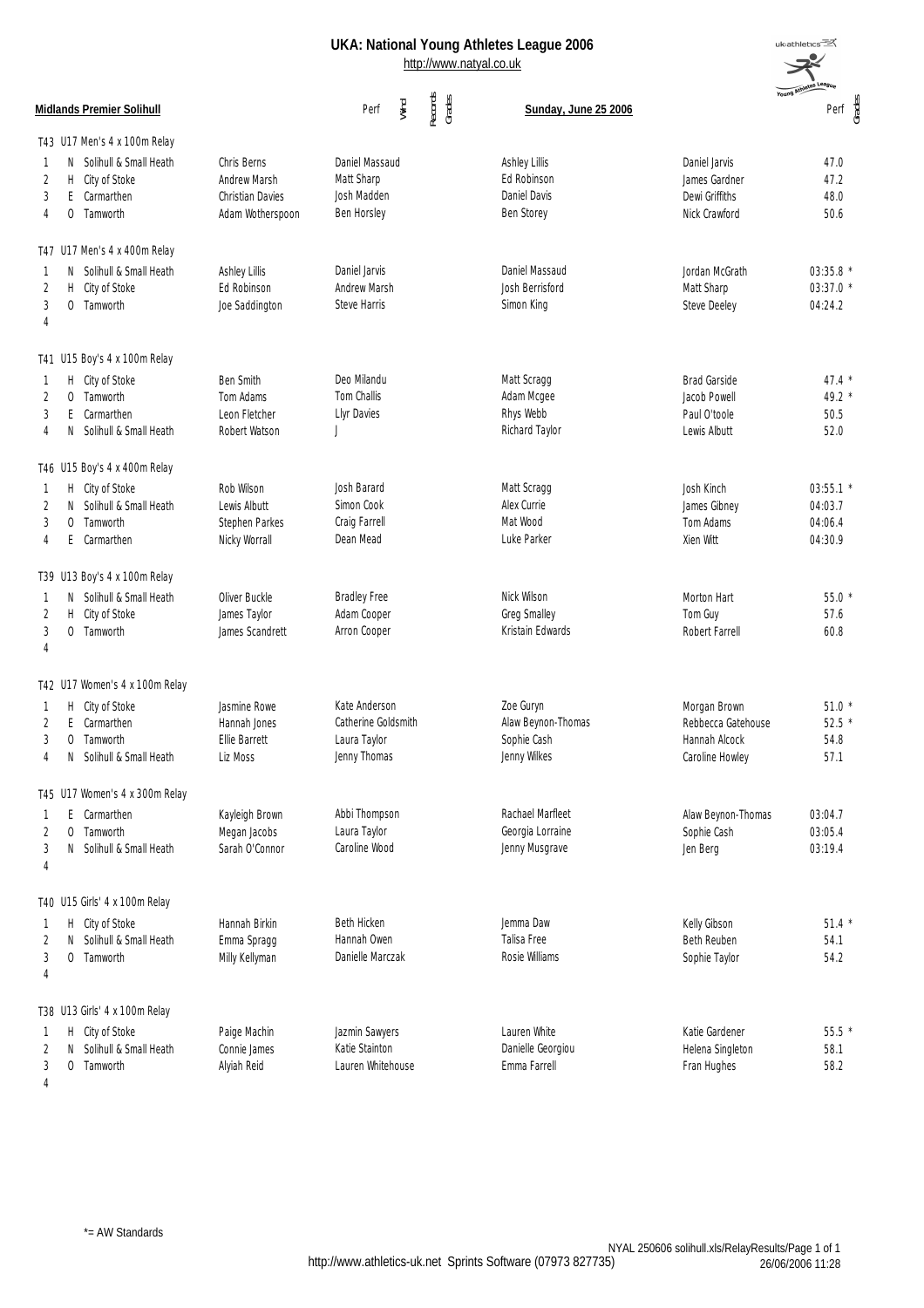http://www.natyal.co.uk

#### **Midlands Premier Solihull**

**Sunday, June 25 2006**



| N<br>$\Omega$<br>E<br>H<br>$\overline{3.0}$<br>$\overline{2.0}$<br>17 Men's 100m<br>3.0<br>4.0<br>$\mathbf{1}$<br>2.0<br>1.0<br>4.0<br>3.0<br>4.0<br>2.0<br>2.0<br>3.0<br>$\mathbf{1}$<br>17 Men's 200m<br>4.0<br>1.0 | 20<br>20         |
|-----------------------------------------------------------------------------------------------------------------------------------------------------------------------------------------------------------------------|------------------|
|                                                                                                                                                                                                                       |                  |
|                                                                                                                                                                                                                       |                  |
|                                                                                                                                                                                                                       |                  |
| $\overline{3}$<br>$\overline{2.0}$<br>3.0<br>3.0<br>4.0<br>17 Men's 400m<br>4.0<br>$\mathbf{1}$                                                                                                                       | 20               |
| $\overline{3}$<br>1.0<br>17 Men's 800m<br>3.0<br>4.0<br>2.0<br>4.0<br>3.0                                                                                                                                             | $\overline{20}$  |
| $\overline{3}$<br>$\overline{2.0}$<br>4.0<br>3.0<br>17 Men's 1500m<br>4.0<br>1.0<br>3.0                                                                                                                               | 20               |
| $\sqrt{3}$<br>17 Men's 3000m<br>2.0<br>3.0<br>3.0<br>4.0<br>4.0<br>$\mathbf{1}$                                                                                                                                       | 20               |
| 17 Men's 400m<br>2.0<br>4.0<br>$\mathbf{1}$<br>6<br>3.0<br>4.0                                                                                                                                                        | 20               |
| 17 Men's 100m<br>3.0<br>4.0<br>3<br>6<br>4.0                                                                                                                                                                          | $\overline{20}$  |
| $\mathfrak{Z}$<br>$\sqrt{3}$<br>17 Men's 1500m<br>3.0<br>4.0<br>4.0<br>3.0                                                                                                                                            | 20               |
| 3.0<br>3.0<br>$\mathbf{1}$<br>$\sqrt{3}$<br>2.0<br>4.0<br>4.0<br>17 Men's Hammer                                                                                                                                      | 20               |
| 3.0<br>2.0<br>1.0<br>1.0<br>2.0<br>17 Men's Discus<br>3.0<br>4.0<br>4.0                                                                                                                                               | 20               |
| 2.0<br>2.0<br>3.0<br>4.0<br>3.0<br>4.0<br>17 Men's Shot Pu<br>1.0<br>$\mathbf{1}$                                                                                                                                     | 20               |
| 2.0<br>1.0<br>1.0<br>4.0<br>3.0<br>17 Men's Javelin<br>3.0<br>4.0<br>2.0                                                                                                                                              | 20               |
| 17 Men's Pole Va<br>4.0<br>4.0<br>6<br>6                                                                                                                                                                              | 20               |
| 2.0<br>3.0<br>17 Men's High Ju<br>4.0<br>1.0<br>2.0<br>3.0<br>4.0<br>$\mathbf{1}$                                                                                                                                     | 20               |
| 1.0<br>1.0<br>2.0<br>4.0<br>3.0<br>17 Men's Long Ju<br>2.0<br>4.0<br>3.0                                                                                                                                              | 20               |
| 1.0<br>3.0<br>3.0<br>4.0<br>3<br>17 Men's Triple Jr<br>2.0<br>4.0                                                                                                                                                     | 20               |
| 1.0<br>2.0<br>3.0<br>17 Men's 4 x 100<br>4.0                                                                                                                                                                          | 10               |
| 2.0<br>3.0<br>17 Men's 4 x 400<br>4.0<br>$\mathbf{1}$                                                                                                                                                                 | $10$             |
| 29.0<br>51.0<br>24.0<br>55.0<br>61.0<br>17<br>43<br>26.0<br>38.0<br>16.0                                                                                                                                              | 360              |
|                                                                                                                                                                                                                       |                  |
| 15 Boy's 100m<br>2.0<br>2.0<br>3.0<br>1.0<br>1.0<br>3.0<br>4.0<br>4.0                                                                                                                                                 | 20               |
| 3.0<br>2.0<br>3.0<br>2.0<br>4.0<br>4.0<br>15 Boy's 200m<br>1.0<br>1.0                                                                                                                                                 | 20               |
| 15 Boy's 400m<br>4.0<br>3.0<br>2.0<br>2.0<br>1.0<br>3.0<br>4.0<br>1                                                                                                                                                   | 20               |
| 2.0<br>15 Boy's 800m<br>3.0<br>1.0<br>4.0<br>4.0<br>1.0<br>3.0<br>2.0                                                                                                                                                 | 20               |
| 3.0<br>2.0<br>3.0<br>2.0<br>4.0<br>4.0<br>15 Boy's 1500m<br>1.0<br>$\mathbf{1}$                                                                                                                                       | 20               |
| 2.0<br>3.0<br>15 Boy's 80m Hu<br>3.0<br>2.0<br>4.0<br>$\mathbf{1}$<br>1.0<br>4.0                                                                                                                                      | 20               |
| 2.0<br>3.0<br>1.0<br>3.0<br>4.0<br>2.0<br>$\mathbf{1}$<br>15 Boy's Hammer<br>4.0                                                                                                                                      | 20               |
| 2.0<br>4.0<br>15 Boy's Discus<br>3.0<br>1.0<br>3.0<br>4.0<br>2.0<br>1.0                                                                                                                                               | 20               |
| 15 Boy's Shot Pu<br>2.0<br>2.0<br>1.0<br>1.0<br>4.0<br>3.0<br>3.0<br>4.0                                                                                                                                              | 20               |
| 15 Boy's Javelin<br>4.0<br>1.0<br>2.0<br>2.0<br>3.0<br>3.0<br>1.0<br>4.0                                                                                                                                              | 20               |
| 1.0<br>3.0<br>3.0<br>1.0<br>2.0<br>4.0<br>15 Boy's Long Ju<br>2.0<br>4.0                                                                                                                                              | 20               |
| 2.0<br>3.0<br>4.0<br>3.0<br>1.0<br>15 Boy's High Jur<br>1.0<br>2.0<br>4.0                                                                                                                                             | 20               |
| 2.0<br>3.0<br>$\mathbf{1}$<br>15 Boy's Pole Va<br>4.0<br>10                                                                                                                                                           | 20               |
| 15 Boy's 4 x 100<br>3.0<br>2.0<br>4.0<br>1.0<br>2.0<br>1.0<br>3.0<br>4.0                                                                                                                                              | 10<br>10         |
| 15 Boy's 4 x 400<br>30.0<br>25.0<br>31.0<br>35.0<br>53.0<br>37.0<br>1<br>29.0<br>25.0<br>14                                                                                                                           | 280              |
|                                                                                                                                                                                                                       |                  |
| 13 Boy's 100m<br>3.0<br>2.0<br>1.0<br>3.0<br>2.0<br>4.0<br>4.0<br>$\mathbf{1}$                                                                                                                                        | 20               |
| 13 Boy's 200m<br>3.0<br>2.0<br>2.0<br>1.0<br>3.0<br>4.0<br>4.0<br>$\mathbf{1}$                                                                                                                                        | 20               |
| 13 Boy's 800m<br>3.0<br>3.0<br>$1.0\,$<br>$2.0\,$<br>$\ensuremath{\mathsf{1}}$<br>4.0<br>4.0<br>2.0                                                                                                                   | $20\,$           |
| $\mathfrak{Z}$<br>2.0<br>4.0<br>3.0<br>13 Boy's 1500m<br>3.0<br>$1.0\,$<br>4.0                                                                                                                                        | 20               |
| 2.0<br>2.0<br>13 Boy's 75m Hu<br>4.0<br>4.0<br>3.0<br>3.0<br>$\mathbbm{1}$<br>$\mathbf{1}$                                                                                                                            | $20\,$           |
| 13 Boy's Shot Pu<br>3.0<br>3.0<br>$2.0\,$<br>2.0<br>4.0<br>4.0<br>1<br>$\mathbf{1}$                                                                                                                                   | 20               |
| 13 Boy's Long Ju<br>2.0<br>4.0<br>4.0<br>3.0<br>3.0<br>$1.0\,$<br>2.0<br>1.0                                                                                                                                          | $20\,$           |
| 13 Boy's High Jur<br>3.0<br>3.0<br>4.0                                                                                                                                                                                |                  |
| 4.0<br>2.0<br>$2.0\,$<br>$\mathbf{1}$<br>$\mathbf{1}$<br>13 Boy's 4 x 100<br>2.0<br>4.0<br>3.0<br>$\mathbf{1}$                                                                                                        | $20\,$<br>$10\,$ |
| 32.0<br>22.0<br>21.0<br>$5.0\,$<br>27.0<br>$24.0\,$<br>$\overline{4}$<br>9<br>25.0<br>$1.0$                                                                                                                           | 170              |

#### **ATHLETES OF THE MATCH**

|              | MALE ATHLETES | MALE ATHLETES |  |
|--------------|---------------|---------------|--|
| <b>TRACK</b> | Brad Garside  | u15 80mH      |  |
|              | City of Stoke | 11.4s         |  |
| <b>FIELD</b> | Chris Berns   | u17HJ         |  |
|              | SSHAC         | 1.95m         |  |